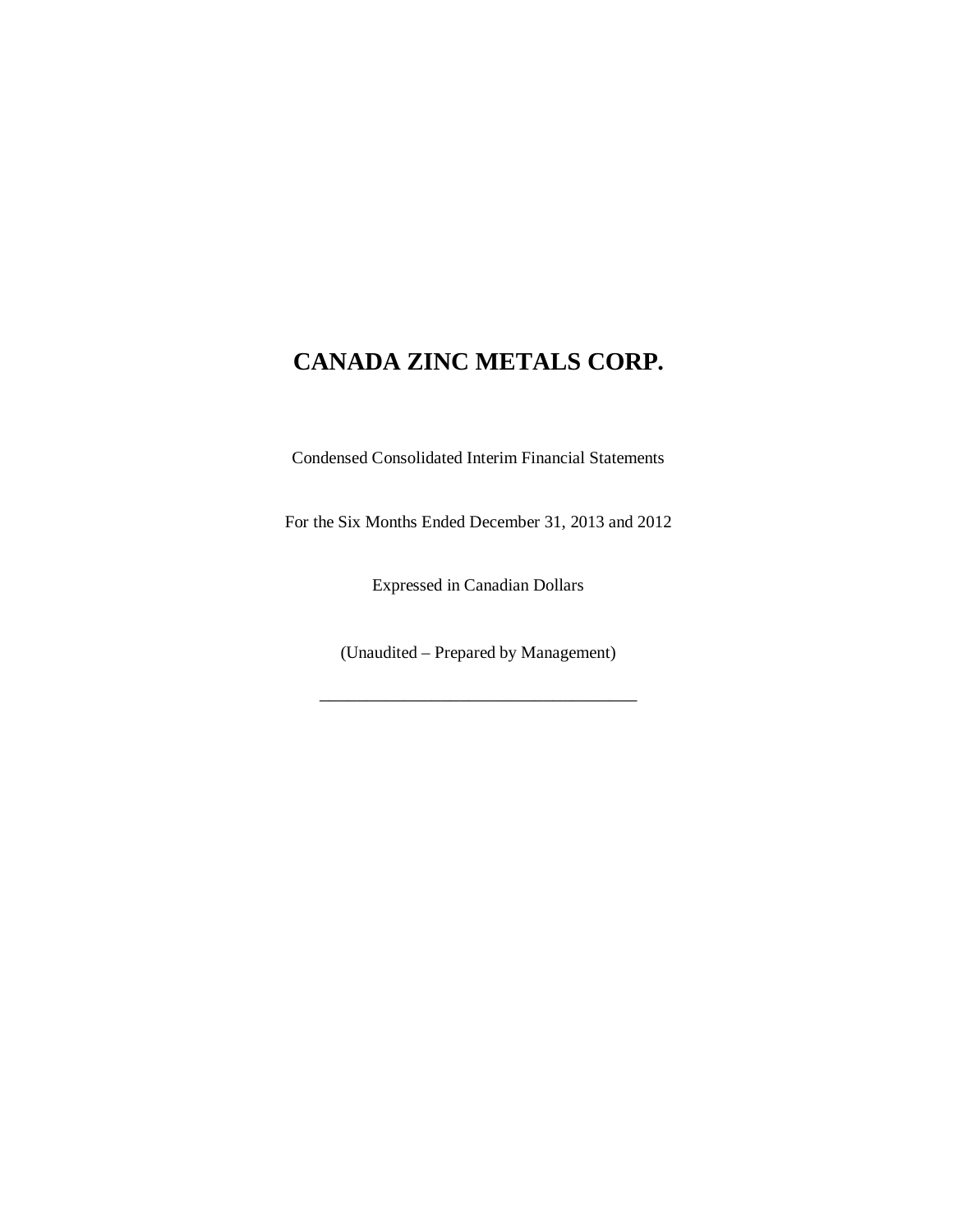| Index                                                                          | Page |
|--------------------------------------------------------------------------------|------|
|                                                                                |      |
|                                                                                |      |
|                                                                                |      |
|                                                                                |      |
|                                                                                |      |
|                                                                                |      |
| Notice of No Auditor Review                                                    | 3    |
|                                                                                |      |
| <b>Consolidated Interim Financial Statements</b>                               |      |
| Condensed Consolidated Interim Statements of Financial Position                | 4    |
| Condensed Consolidated Interim Statement of Changes in Equity                  | 5    |
| Condensed Consolidated Interim Statements of Operations and Comprehensive Loss | 6    |
| Condensed Consolidated Interim Statements of Cash Flows                        | 7    |
| Notes to Condensed Consolidated Interim Financial Statements                   | 8-29 |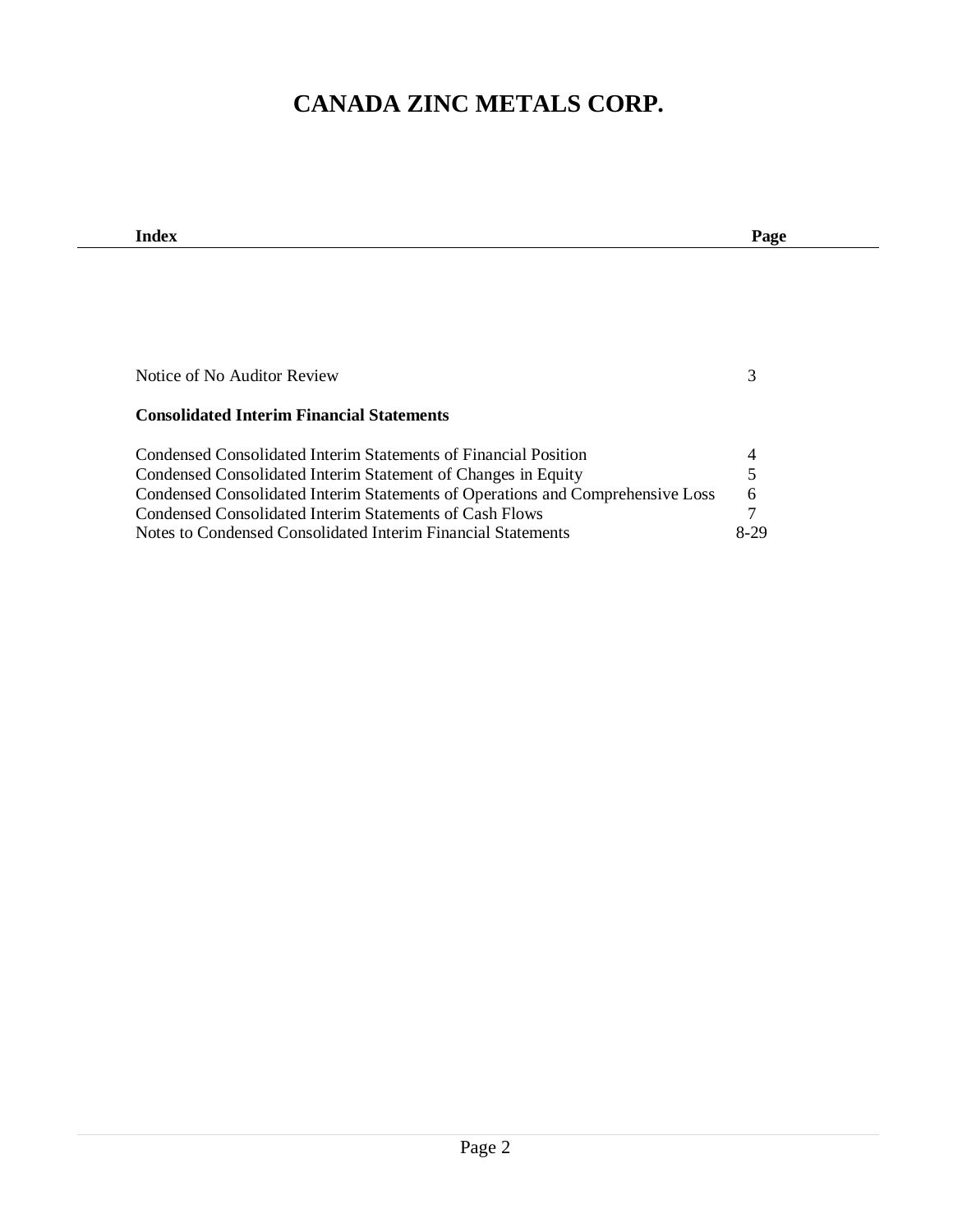### **NOTICE TO READER**

Under National Instrument 51-102, Part 4, subsection 4.3(3)(a), if an auditor has not performed a review of the condensed consolidated interim financial statements, they must be accompanied by a notice indicating that the financial statements have not been reviewed by an auditor.

The accompanying unaudited condensed consolidated interim financial statements of the Company have been prepared by management and approved by the Audit Committee and Board of Directors of the Company.

The Company's independent auditors have not performed a review of these condensed consolidated interim financial statements in accordance with the standards established by the Canadian Institute of Chartered Accountants for a review of interim financial statements by an entity's auditors.

February 28, 2014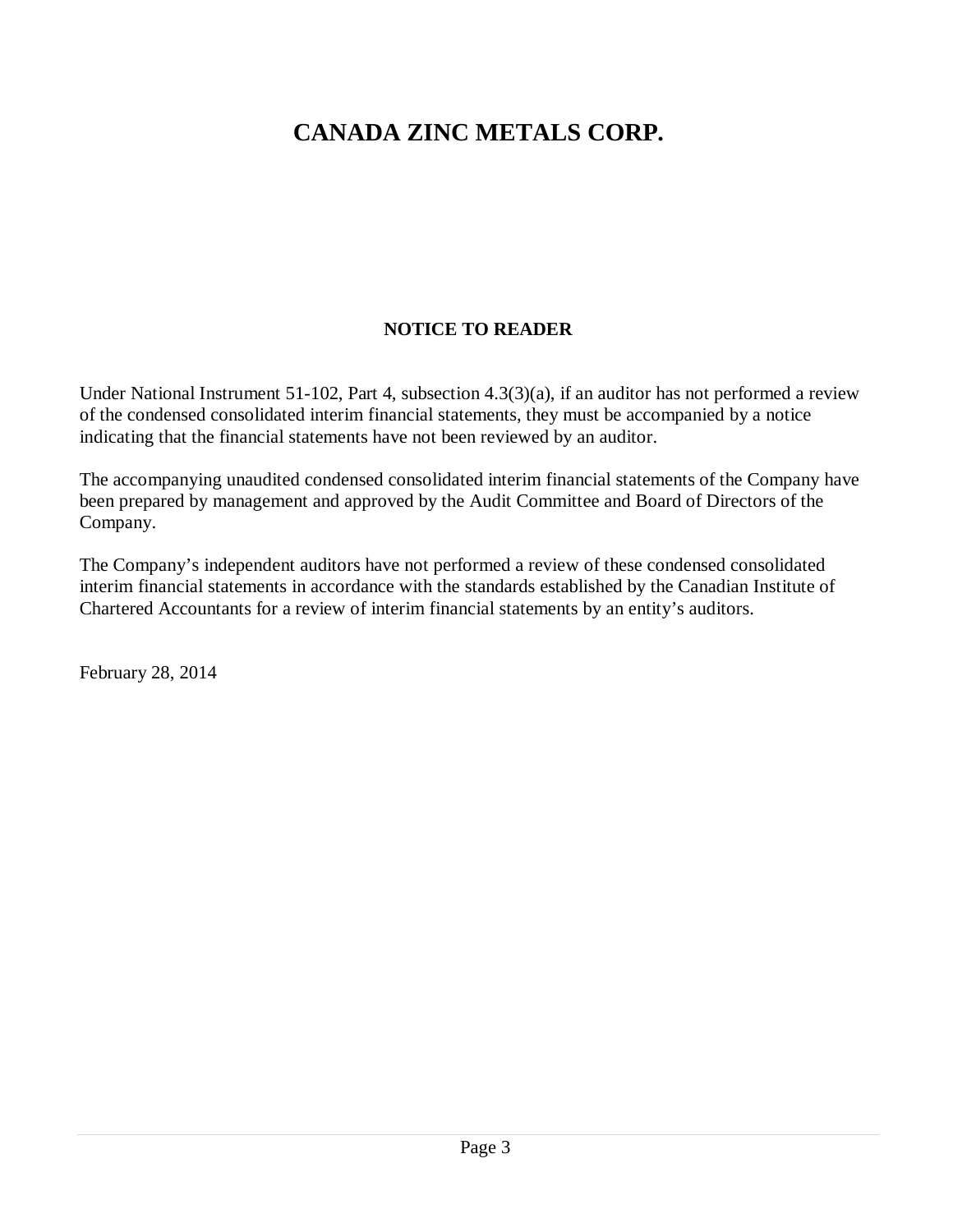Condensed Consolidated Interim Statements of Financial Position As at December 31, 2013 and June 30, 2013 (Expressed in Canadian Dollars - Unaudited)

|                                        | <b>Note</b>      | December 31, 2013 | June 30, 2013    |
|----------------------------------------|------------------|-------------------|------------------|
|                                        |                  | (unaudited)       | (audited)        |
| <b>Assets</b>                          |                  |                   |                  |
| Current assets                         |                  |                   |                  |
| Cash and cash equivalents              |                  | \$<br>10,835,741  | 13,028,707<br>\$ |
| Receivables                            | 3                | 85,627            | 42,809           |
| METC recoverable                       | 9                | 1,037,195         | 826,103          |
| Prepaid expenses                       |                  | 5,010             | 10,255           |
| Marketable securities                  | $\overline{4}$   | 543,449           | 1,078,980        |
|                                        |                  | 12,507,022        | 14,986,854       |
|                                        |                  |                   |                  |
| Other assets                           | 5                | 332,500           | 332,500          |
| Equipment and leasehold improvements   | 8                | 368,497           | 358,005          |
| Long-term prepaid expenses             |                  | 145,287           | 145,287          |
| Exploration and evaluation assets      | 9                | 65,726,149        | 63,045,377       |
|                                        |                  | \$<br>79,079,455  | \$<br>78,868,023 |
|                                        |                  |                   |                  |
| <b>Liabilities and Equity</b>          |                  |                   |                  |
| <b>Current liabilities</b>             |                  |                   |                  |
| Trade payables and accrued liabilities | 6                | \$<br>478,958     | \$<br>342,818    |
| Due to related parties                 | 12               | 17,163            | 18,310           |
| Flow-through premium liability         | $\boldsymbol{7}$ | 126,756           | 276,493          |
|                                        |                  | 622,877           | 637,621          |
| Deferred income tax liability          |                  | 1,761,000         | 1,761,000        |
| <b>Equity</b>                          |                  |                   |                  |
| Capital stock                          | 10               | 93,529,305        | 92,555,610       |
| Reserves                               | 10               | 12,685,786        | 11,931,251       |
| Deficit                                |                  | (28, 321, 453)    | (27, 418, 595)   |
| Accumulated other comprehensive loss   | $\overline{4}$   | (1, 198, 060)     | (598, 864)       |
|                                        |                  | 76,695,578        | 76,469,402       |
|                                        |                  | \$<br>79,079,455  | \$<br>78,868,023 |

#### **Nature and continuance of operations** (Note 1)

**Subsequent Events** (Note 15)

L,

The accompanying notes form an integral part of these condensed consolidated interim financial statements.

Approved on behalf of the Board of Directors:

| "Peeyush Varshney" | <i>"Marco Strub"</i> |
|--------------------|----------------------|
| Director           | Director             |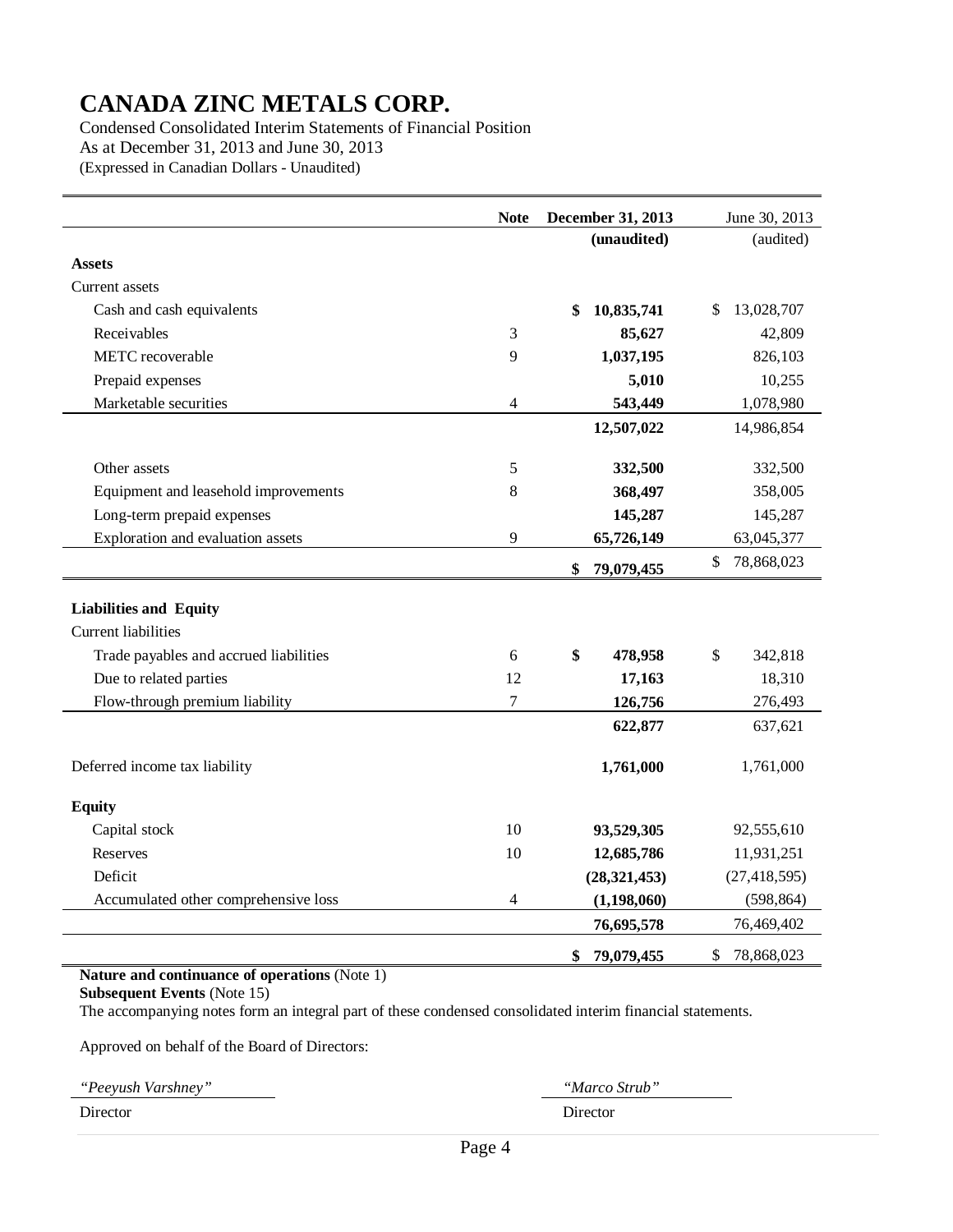Condensed Consolidated Interim Statements of Changes in Equity (Expressed in Canadian Dollars - Unaudited)

|                                     |             |                            |                              |     |                          |          |                           |               | Capital Stock            |     |                |    |                                                        |                     |
|-------------------------------------|-------------|----------------------------|------------------------------|-----|--------------------------|----------|---------------------------|---------------|--------------------------|-----|----------------|----|--------------------------------------------------------|---------------------|
|                                     | <b>Note</b> | Number of<br>common shares | Number of<br>treasury shares |     | Common shares<br>Amount  |          | Treasury shares<br>Amount |               | Reserves<br>(Note $10$ ) |     | Deficit        |    | Accumulated<br>other<br>comprehensive<br>income (loss) | <b>Total Equity</b> |
| <b>Balance, June 30, 2012</b>       |             | 136, 363, 638              | (666, 500)                   | \$  | 90,969,839               | \$       | (314, 145)                | <sup>\$</sup> | 11,599,747               | \$. | (25, 556, 729) | S. | (135, 017)                                             | \$<br>76,563,695    |
| Flow-through private placement      | 10          | 7,500,000                  | $\sim$                       |     | 3,000,000                | $\equiv$ |                           |               |                          |     |                |    |                                                        | 3,000,000           |
| Flow-through premium liability      | 9           |                            |                              |     | (337,500)                | $\equiv$ |                           |               |                          |     |                |    |                                                        | (337,500)           |
| Share issuance costs                | 10          |                            |                              |     | (136, 350)               | $\equiv$ |                           |               |                          |     |                |    |                                                        | (136, 350)          |
| Exercise of options                 | 10          | 150,000                    | $\equiv$                     |     | 185,623                  |          |                           |               | (148, 123)               |     |                |    |                                                        | 37,500              |
| Shares repurchased and cancelled    |             | (355,000)                  | $\overline{\phantom{0}}$     |     | (237, 176)               |          |                           |               | 105,213                  |     |                |    |                                                        | (131,963)           |
| Treasury shares cancelled           |             | (666, 500)                 | 666,500                      |     | (432, 354)               |          | 314,145                   |               | 118,209                  |     |                |    |                                                        |                     |
| Treasury shares repurchased         |             | $\qquad \qquad -$          | (375,500)                    |     | $\equiv$                 |          | (137,574)                 |               | $\sim$                   |     |                |    |                                                        | (137,574)           |
| Share-based compensation            | 10          |                            |                              |     |                          |          |                           |               | 29,349                   |     |                |    |                                                        | 29,349              |
| Change in fair value of securities  |             |                            |                              |     |                          |          |                           |               |                          |     | $\sim$         |    | (174, 230)                                             | (174, 230)          |
| Net loss for the period             |             |                            | $\overline{\phantom{0}}$     |     | $\sim$                   |          | $\overline{\phantom{m}}$  |               | $\overline{\phantom{0}}$ |     | (777,082)      |    | $\qquad \qquad -$                                      | (777,082)           |
| Balance, December 31, 2012          |             | 142,992,138                | (375,500)                    |     | 93,012,082               |          | (137, 574)                |               | 11,704,395               |     | (26, 333, 811) |    | (309, 247)                                             | 77,935,845          |
| Shares repurchased and cancelled    |             | (317,500)                  | $\overline{\phantom{m}}$     |     | (206, 625)               |          | $\overline{\phantom{m}}$  |               | 127,965                  |     |                |    |                                                        | (78,660)            |
| Treasury shares cancelled           |             | (375,500)                  | 375,500                      |     | (249, 847)               |          | 137,574                   |               | 112,273                  |     |                |    |                                                        |                     |
| Share-based compensation (recovery) |             |                            |                              |     |                          |          |                           |               | (13, 382)                |     |                |    |                                                        | (13, 382)           |
| Change in fair value of securities  |             |                            |                              |     |                          |          |                           |               |                          |     |                |    | (289, 617)                                             | (289, 617)          |
| Net loss for the period             |             |                            | $\overline{\phantom{m}}$     |     | $\equiv$                 |          | $\qquad \qquad -$         |               |                          |     | (1,084,784)    |    | $\overline{\phantom{m}}$                               | (1,084,784)         |
| <b>Balance, June 30, 2013</b>       |             | 142,299,138                | $\equiv$                     |     | 92,555,610               |          | $\equiv$                  |               | 11,931,251               |     | (27, 418, 595) |    | (598, 864)                                             | 76,469,402          |
| Private placement                   | 10          | 1,250,000                  |                              |     | 288,750                  |          |                           |               | 211,250                  |     |                |    |                                                        | 500,000             |
| Flow-through private placement      | 10          | 2,112,600                  |                              |     | 845,040                  |          |                           |               |                          |     |                |    |                                                        | 845,040             |
| Flow-through premium liability      | 9           |                            | $\overline{\phantom{0}}$     |     | (126,756)                |          |                           |               |                          |     |                |    |                                                        | (126, 756)          |
| Share issuance costs                | 10          |                            | $\overline{\phantom{0}}$     |     | (43, 127)                |          |                           |               |                          |     |                |    |                                                        | (43, 127)           |
| Exercise of options                 | 10          | 50,000                     | $=$                          |     | 20,500                   |          | $\equiv$                  |               | (8,000)                  |     |                |    |                                                        | 12,500              |
| Treasury shares                     |             |                            | (49,500)                     |     | $\sim$                   |          | (10, 712)                 |               |                          |     |                |    |                                                        | (10, 712)           |
| Share-based compensation            | 10          |                            |                              |     |                          |          | $\equiv$                  |               | 551,285                  |     |                |    |                                                        | 551,285             |
| Change in fair value of securities  |             |                            |                              |     | $\overline{\phantom{0}}$ |          |                           |               |                          |     |                |    | (599, 196)                                             | (599, 196)          |
| Net loss for the period             |             | $\overline{\phantom{0}}$   | $\equiv$                     |     | $\overline{\phantom{0}}$ |          | $\qquad \qquad -$         |               |                          |     | (902, 858)     |    |                                                        | (902, 858)          |
| Balance, December 31, 2013          |             | 145,711,738                | (49,500)                     | SS. | 93,540,017               | \$       | (10, 712)                 | \$            | 12,685,786               |     | (28, 321, 453) |    | \$(1,198,060)                                          | \$76,695,578        |

The accompanying notes form an integral part of these condensed consolidated interim financial statements.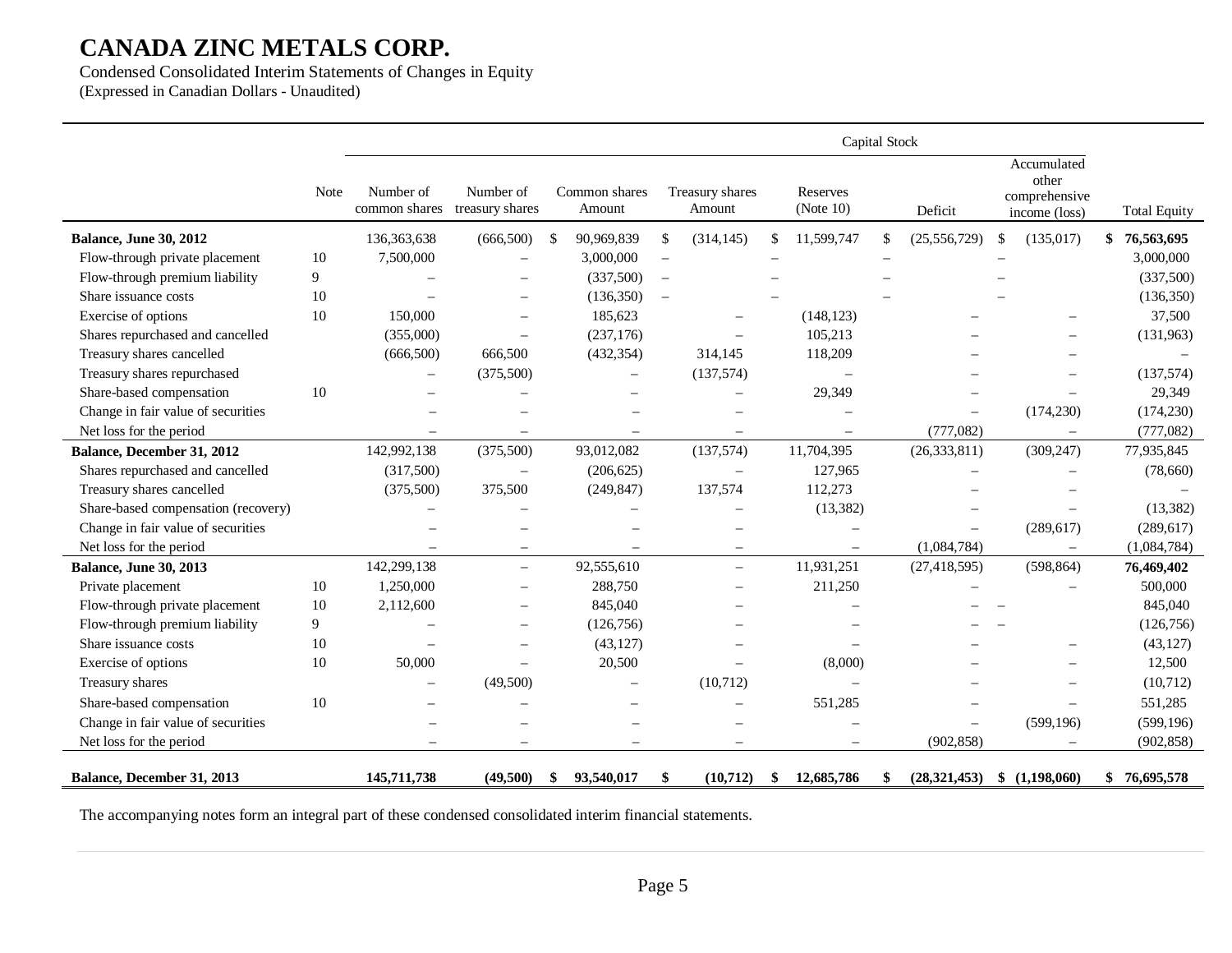Condensed Consolidated Interim Statements of Operations and Comprehensive Loss (Expressed in Canadian Dollars - Unaudited)

|                                                                 |             |                   | Three months ended |                   |              | Six months ended |
|-----------------------------------------------------------------|-------------|-------------------|--------------------|-------------------|--------------|------------------|
|                                                                 |             |                   | December 31,       |                   |              | December 31,     |
|                                                                 | <b>Note</b> | 2013              | 2012               | 2013              |              | 2012             |
| <b>ADMINISTRATION EXPENSES</b>                                  |             |                   |                    |                   |              |                  |
| Administration                                                  | 12          | \$<br>15,000      | \$<br>15,000       | \$<br>30,000      | \$           | 30,000           |
| Bank charges and interest                                       |             | 686               | 330                | 1,168             |              | 1,598            |
| <b>Bonuses</b>                                                  | 12          | 16,901            | 63,000             | 26,901            |              | 63,000           |
| Consulting                                                      |             | 52,779            | 39,750             | 96,529            |              | 96,000           |
| Depreciation                                                    | 8           | 1,254             | 1,406              | 2,465             |              | 2,666            |
| Directors' fees                                                 | 12          | 12,500            | 12,500             | 25,000            |              | 25,000           |
| Flow-through taxes                                              | 6           | 2,995             |                    | 15,952            |              |                  |
| Investor relations                                              |             | 416               | 17,841             | 916               |              | 57,221           |
| Management fees                                                 | 12          | 73,500            | 73,500             | 147,000           |              | 147,000          |
| Office and miscellaneous                                        |             | 20,978            | 6,269              | 49,756            |              | 35,573           |
| Professional fees                                               |             | 6,550             |                    | 24,113            |              | 17,448           |
| Regulatory fees                                                 |             | 3,079             | 2,495              | 8,879             |              | 4,995            |
| Rent                                                            |             | 30,165            | 15,000             | 45,165            |              | 30,000           |
| Share-based compensation                                        | 10          | 548,100           | 12,730             | 551,285           |              | 29,349           |
| Transfer agent fees                                             |             | 1,430             | 1,464              | 2,663             |              | 2,699            |
| Travel and promotion                                            |             | 37,304            | 101,797            | 66,902            |              | 125,800          |
| Wages and benefits                                              |             | 138,520           | 100,149            | 254,777           |              | 205,377          |
| Loss before other items                                         |             | (962, 157)        | (463, 231)         | (1,349,471)       |              | (873, 726)       |
| <b>OTHER ITEMS</b>                                              |             |                   |                    |                   |              |                  |
| Interest income                                                 |             | 41,236            | 46,710             | 89,030            |              | 94,699           |
| Recovery of expenses                                            |             | 63,213            |                    | 63,213            |              |                  |
| Other income                                                    |             | 319               |                    | 18,254            |              |                  |
| Gain on sale of marketable                                      |             |                   | 3,937              |                   |              | 1,945            |
| securities                                                      |             |                   |                    |                   |              |                  |
| Write-off of equipment and<br>leasehold improvements            |             |                   |                    | (377)             |              |                  |
|                                                                 |             | 104,768           | 50,647             | 170,120           |              | 96,644           |
| Loss before income taxes                                        |             | (857, 389)        | (412, 584)         | (1,179,351)       |              | (777,082)        |
| Deferred income tax recovery                                    | 7           | 30,914            |                    | 276,493           |              |                  |
| Loss before comprehensive loss                                  |             | (826, 475)        | (412, 584)         | (902, 858)        |              | (777,082)        |
| Adjustment for change in fair value<br>of marketable securities |             | (193, 382)        | (250, 602)         | (599, 196)        |              | (174, 230)       |
| Comprehensive loss for the period                               |             | \$<br>(1,019,857) | \$<br>(663, 186)   | \$<br>(1,502,054) | \$           | (951, 312)       |
| Basic and diluted loss per share                                |             | \$<br>(0.006)     | \$<br>(0.003)      | \$<br>(0.006)     | $\mathbb{S}$ | (0.006)          |
| Weighted average number of shares                               |             |                   |                    |                   |              |                  |
| outstanding                                                     |             | 143,851,731       | 138,019,312        | 143,175,706       |              | 136,830,431      |

The accompanying notes form an integral part of these condensed consolidated interim financial statements.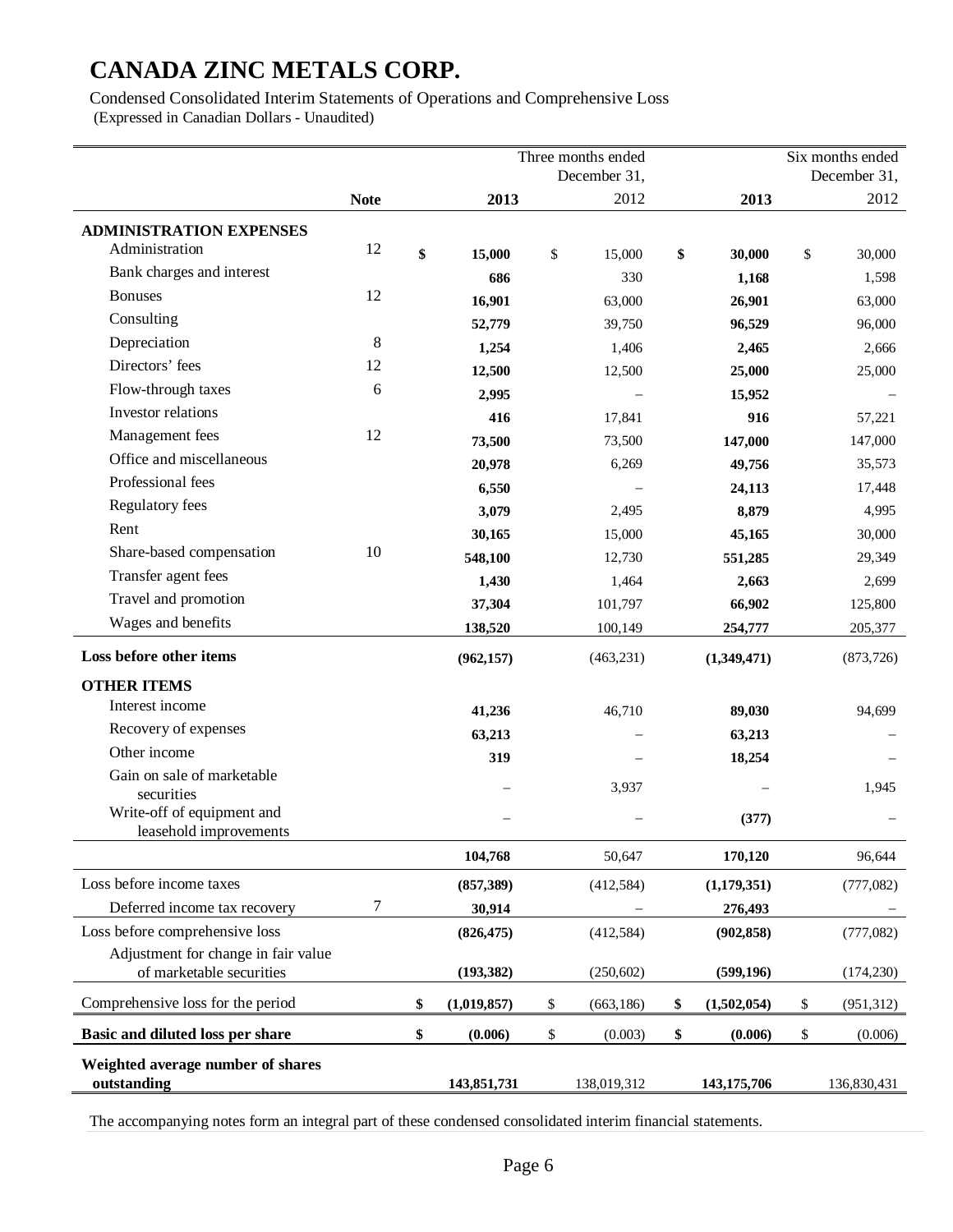Condensed Consolidated Interim Statements of Cash Flows (Expressed in Canadian Dollars - Unaudited)

Three months ended December 31, Six months ended December 31, **2013** 2012 **2013** 2012 **CASH FLOWS FROM OPERATING ACTIVITIES**  Loss for the period before comprehensive loss **\$ (826,475)** \$ (412,584) **\$ (902,858)** \$ (777,082) Items not affecting cash: Depreciation **1,254** 1,406 **2,465** 2,666 Share-based compensation **548,100** 12,730 **551,285** 29,349 Gain on sale of marketable securities  $(1.945)$   $(1.945)$ Deferred income tax recovery **(30,914)** – **(276,493)** – Write-off of equipment and leasehold improvements – – **377** – Changes in non-cash working capital items: (Increase) decrease in receivables **124,574** 38,672 **(42,818)** (69,399) (Increase) decrease in prepaid expenses **18,855** (28,339) **5,245** (25,822) Increase (decrease) in accounts payable and accrued liabilities **5,160** 2,299 **34,920** (7,728) Increase in due to/ from related parties **17,163** 87,066 **5,512** 95,709 Cash used in operating activities **(142,283)** (302,687) **(622,365)** (754,252) **CASH FLOWS FROM INVESTING ACTIVITIES**  Equipment and leasehold improvements – (6,951) **(37,057)** (139,528) Marketable securities costs **(26,565)** (170,342) **(63,665)** (258,175) Other assets  $(8)$ Resource property costs **(1,449,013)** (357,749) **(2,773,580)** (978,660) Cash used in investing activities **(1,475,578)** (535,042) **(2,874,302)** (1,376,371) **CASH FLOWS FROM FINANCING ACTIVITIES**  Issuance of common shares, net **805,163** 2,863,650 **1,314,413** 2,901,150 Common shares repurchased **(237)** (137,574) **(10,712)** (269,537) Cash provided by financing activities **804,926** 2,726,076 **1,303,701** 2,631,613 **Change in cash and cash equivalents during the period (812,935)** 1,888,347 **(2,192,966)** 500,990 **Cash and cash equivalents, beginning of period 11,648,676** 12,518,345 **13,028,707** 13,905,702 **Cash and cash equivalents, end of period \$ 10,835,741** \$ 14,406,692 **\$ 10,835,741** \$ 14,406,692

Supplemental disclosure with respect to cash flows (Note 11)

The accompanying notes form an integral part of these condensed consolidated interim financial statements.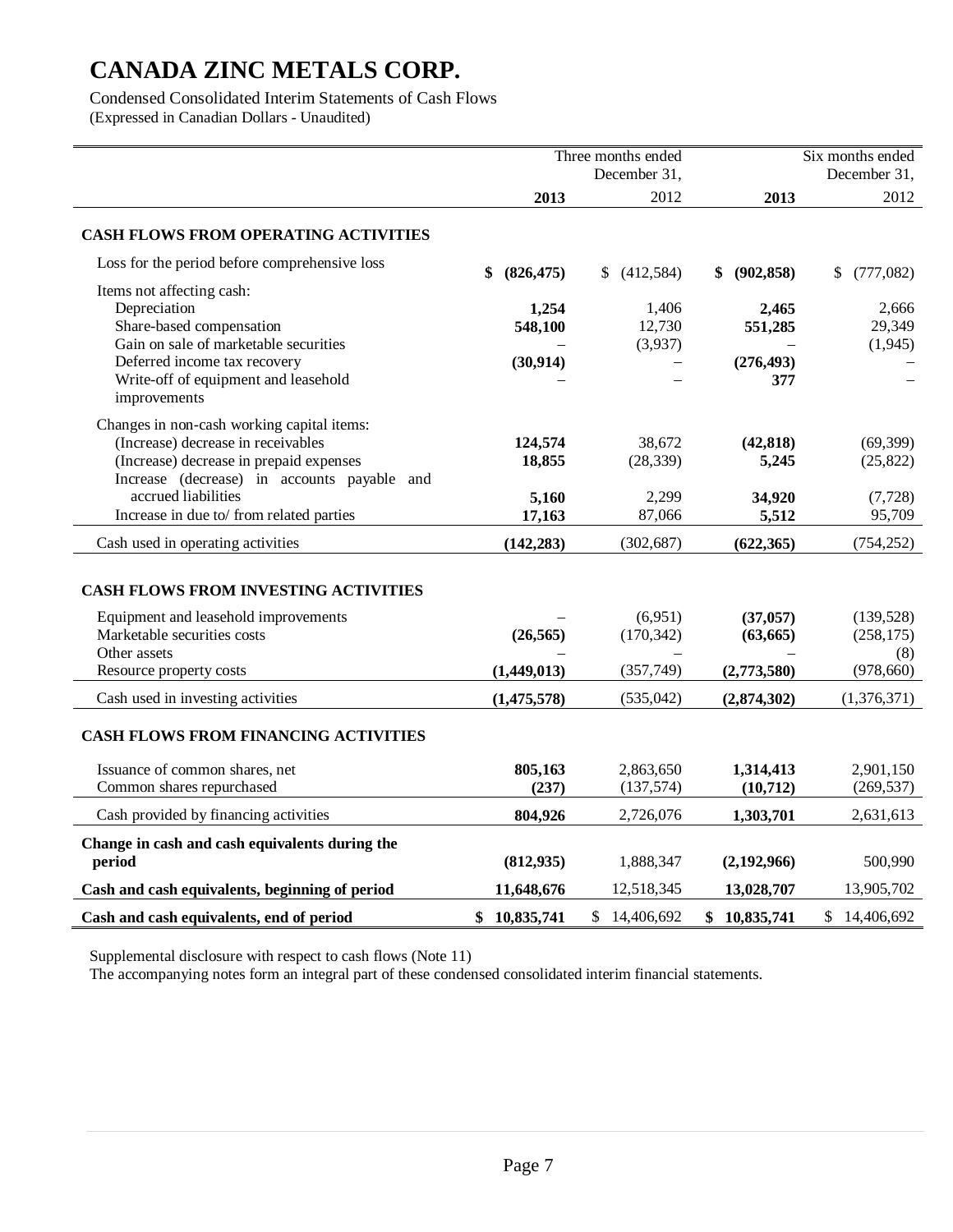Notes to Condensed Consolidated Interim Financial Statements For the six months ended December 31, 2013 and 2012 (Expressed in Canadian Dollars, unless otherwise stated) (Unaudited, prepared by management)

### **1. NATURE AND CONTINUANCE OF OPERATIONS**

Canada Zinc Metals Corp. (the "Company") is incorporated under the laws of the Province of British Columbia. The Company operates in one business segment, that being the exploration and evaluation of resource properties in Canada, and has not yet determined whether these properties contain ore reserves that are economically recoverable. The recoverability of the amounts shown for exploration and evaluation assets is dependent upon the existence of economically recoverable reserves, the ability of the Company to obtain necessary financing to complete their development, and upon future profitable production.

The Company's head office and principal address is Suite 2050-1055 West Georgia Street, PO Box 11121, Royal Centre, Vancouver, BC V6E 3P3. The registered and records office is Suite 700-595 Burrard St., PO Box 49290, Vancouver, BC V7X 1S8.

These consolidated interim financial statements have been prepared on a going concern basis, which presumes that the Company will be able to realize its assets and discharge its liabilities in the normal course of business for the foreseeable future. The Company has incurred losses since its inception and the ability of the Company to continue as a going-concern depends upon its ability to raise adequate financing and to commence profitable operations in the future.

While the Company has been successful in obtaining its required financing in the past, mainly through the issuance of equity capital, there is no assurance that such financing will be available or be available on favorable terms. An inability to raise additional financing may impact the future assessment of the Company as a going concern. The consolidated interim financial statements do not include adjustments to amounts and classifications of assets and liabilities that might be necessary should the Company be unable to continue operations.

At December 31, 2013, the Company has a working capital of \$12,010,901 (June 30, 2013 - \$14,625,726). Management believes the Company has sufficient working capital to maintain its operations and its activities for the next fiscal year.

#### **2. SIGNIFICANT ACCOUNTING POLICIES AND BASIS OF PREPARATION**

These financial statements were authorized for issue on February 28, 2014 by the directors of the Company.

#### *Statement of compliance*

These condensed consolidated interim financial statements have been prepared in accordance with International Accounting Standard 34, Interim Financial Reporting ("IAS 34") using accounting policies consistent with International Financial Reporting Standards ("IFRS") as issued by the International Accounting Standards Board ("IASB").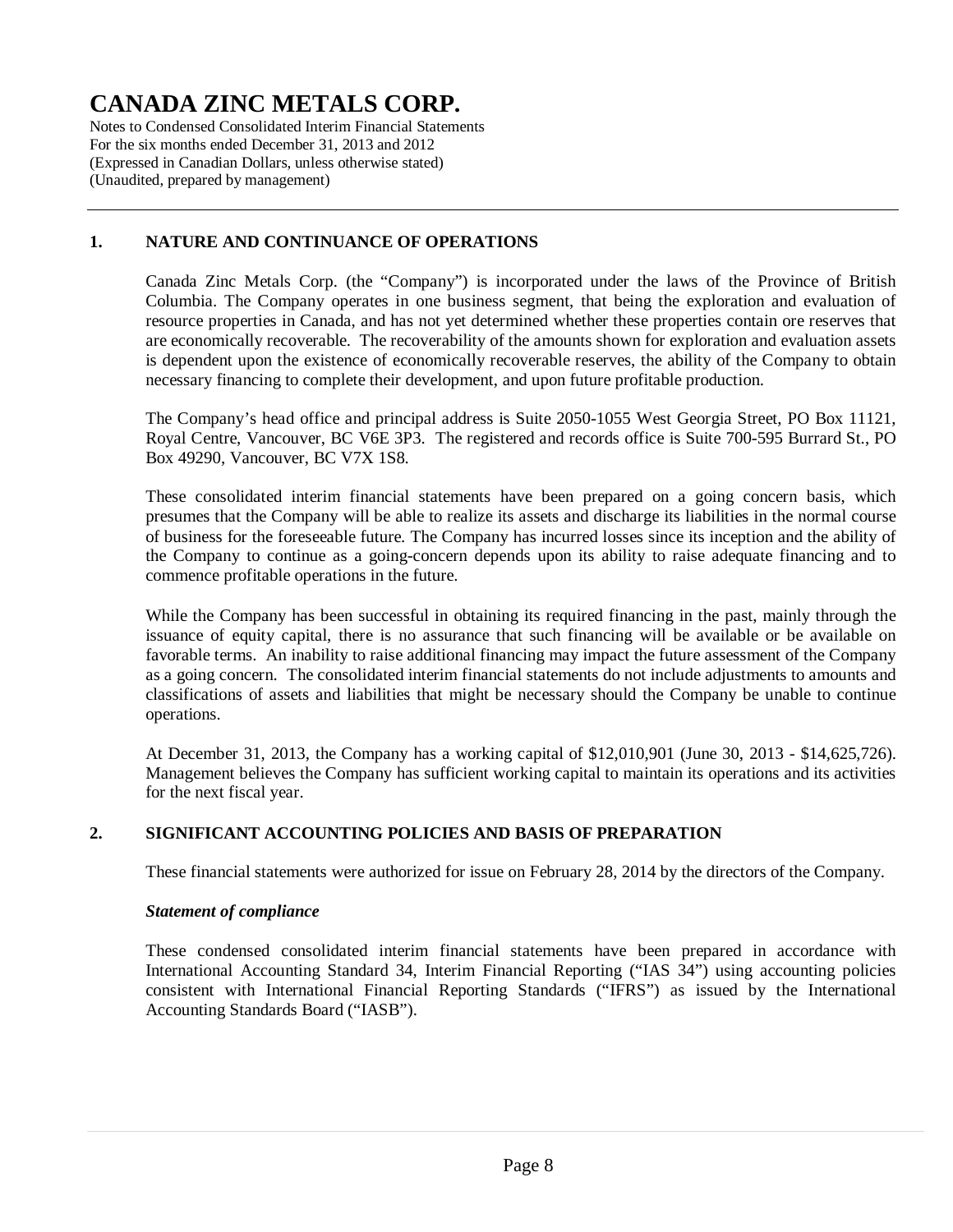Notes to Condensed Consolidated Interim Financial Statements For the six months ended December 31, 2013 and 2012 (Expressed in Canadian Dollars, unless otherwise stated) (Unaudited, prepared by management)

### **2. SIGNIFICANT ACCOUNTING POLICIES AND BASIS OF PREPARATION (cont'd)**

#### *Statement of compliance (cont'd)*

These condensed consolidated interim financial statements have been prepared using accounting policies consistent with those used in the Company's annual financial statements for the year ended June 30, 2013 except for new standards, interpretations and amendments mandatory effective for the first time from January 1, 2013. It is therefore recommended that these condensed interim financial statements be read in conjunction with the Company's audited consolidated financial statements for the year ended June 30, 2013.

Section *New standards and interpretations* in Note 2 below sets out the impact of new standards, interpretations and amendments that have had a material effect on the financial statements.

#### *Basis of Preparation*

These condensed consolidated interim financial statements of the Company have been prepared on an accrual basis except for certain cash flow information and are based on historical costs, except for certain financial instruments classified as financial instruments at fair value through profit and loss or available-for-sale which are stated at their fair value. The consolidated interim financial statements are presented in Canadian dollars unless otherwise noted, which is also the functional currency of the Company and its subsidiary.

The accounting policies chosen by the Company have been applied consistently to all periods presented.

#### *Principles of consolidation*

These condensed consolidated interim financial statements include amounts of the Company and its wholly owned subsidiary Ecstall Mining Corp. ("Ecstall"), a company incorporated under the laws of the Province of British Columbia and engaged in the exploration and evaluation of resource properties.

Subsidiaries are corporations in which the Company is able to control the financial operating, investing and financing activities and policies, which is the authority usually connected with holding majority voting rights. The consolidated financial statements include the accounts of the Company and its controlled entity from the date on which control was acquired. Ecstall uses the same reporting period and the same accounting policies as the Company.

All inter-entity balances and transactions, including unrealized profits and losses arising from inter-company transactions, have been eliminated in full on consolidation.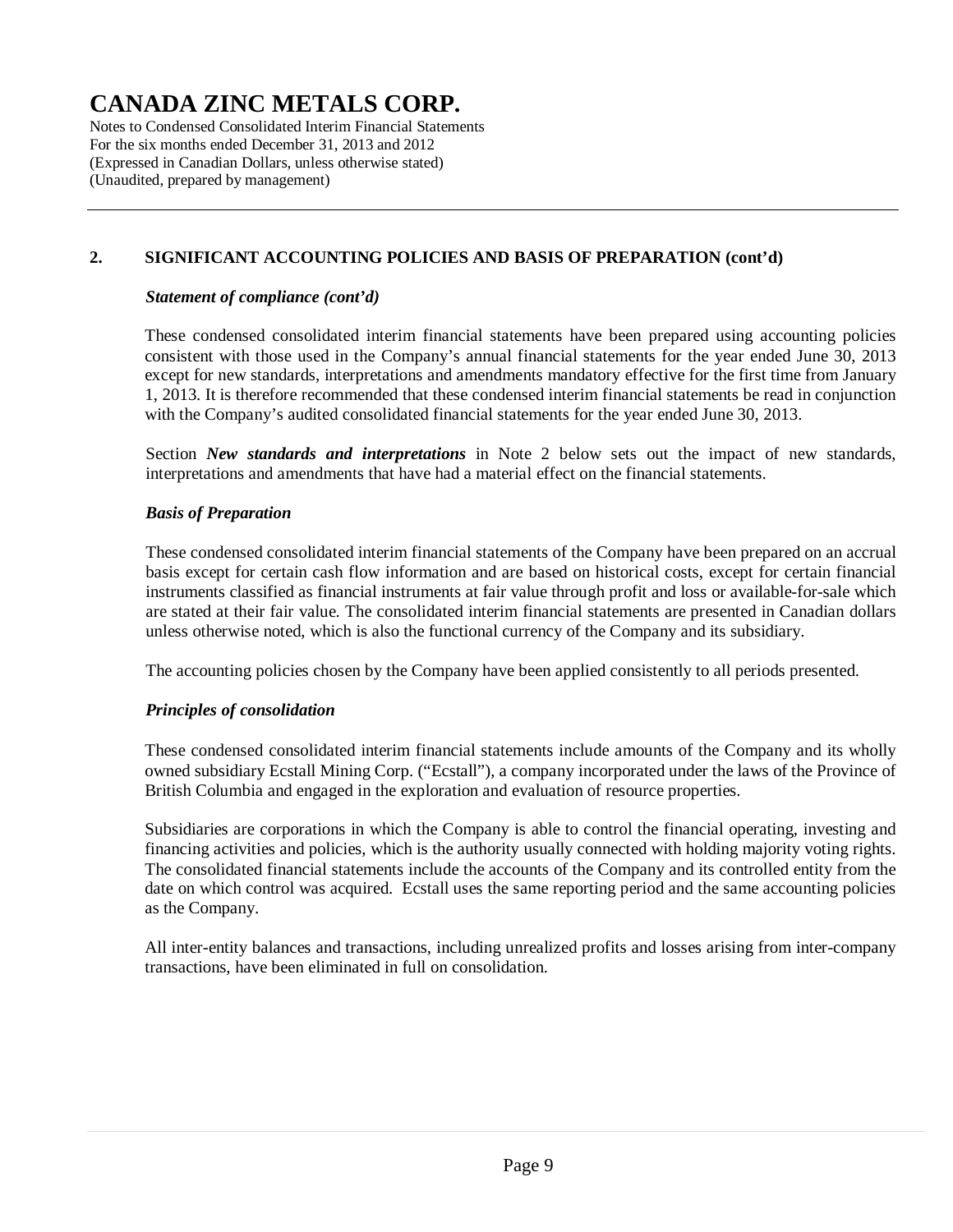Notes to Condensed Consolidated Interim Financial Statements For the six months ended December 31, 2013 and 2012 (Expressed in Canadian Dollars, unless otherwise stated) (Unaudited, prepared by management)

### **2. SIGNIFICANT ACCOUNTING POLICIES AND BASIS OF PREPARATION (cont'd)**

#### *New standards and interpretations*

The standards and interpretations within IFRS are subject to change and accordingly, the accounting policies that are relevant to these interim financial statements will be finalized when the annual IFRS financial statements are prepared for the year ending June 30, 2014.

At the date of authorization of these financial statements, the following new standards, amendments and interpretation were adopted by the Company:

#### *IFRS 10 Consolidated Financial Statements*

IFRS 10 establishes a single control model that applies to all entities including special purpose entities. IFRS 10 replaces the parts of previously existing IAS 27 Consolidated and Separate Financial Statements that dealt with consolidated financial statements and SIC-12 Consolidation – Special Purpose Entities.

IFRS 10 changes the definition of control such that an investor controls an investee when it is exposed, or has rights, to variable returns from its involvement with the investee and has the ability to affect those returns through its power over the investee. To meet the definition of control in IFRS 10, all three criteria must be met, including: (a) an investor has power over an investee; (b) the investor has exposure, or rights, to variable returns from its involvement with the investee; and (c) the investor has the ability to use its power over the investee to affect the amount of the investor's returns. IFRS 10 had no impact on the consolidation of investments held by the Company.

#### *IFRS 11 Joint Arrangements*

IFRS 11 replaces IAS 31 Interests in Joint Ventures and SIC-13 Jointly-controlled Entities — Non-monetary Contributions by Venturers. IFRS 11 removes the option to account for jointly controlled entities (JCEs) using proportionate consolidation. Instead, JCEs that meet the definition of a joint venture under IFRS 11 must be accounted for using the equity method. As the Company does not currently have any partnerships in joint ventures or JCEs, the adoption of this standard had no impact on the financial statements of the Company.

#### *IFRS 12 Disclosure of Interests in Other Entities*

IFRS 12 sets out the requirements for disclosures relating to an entity's interests in subsidiaries, joint arrangements, associates and structured entities. The Company has not had any changes in its corporate structure during the period. The principles of consolidation and interest in subsidiaries are disclosed earlier in this note.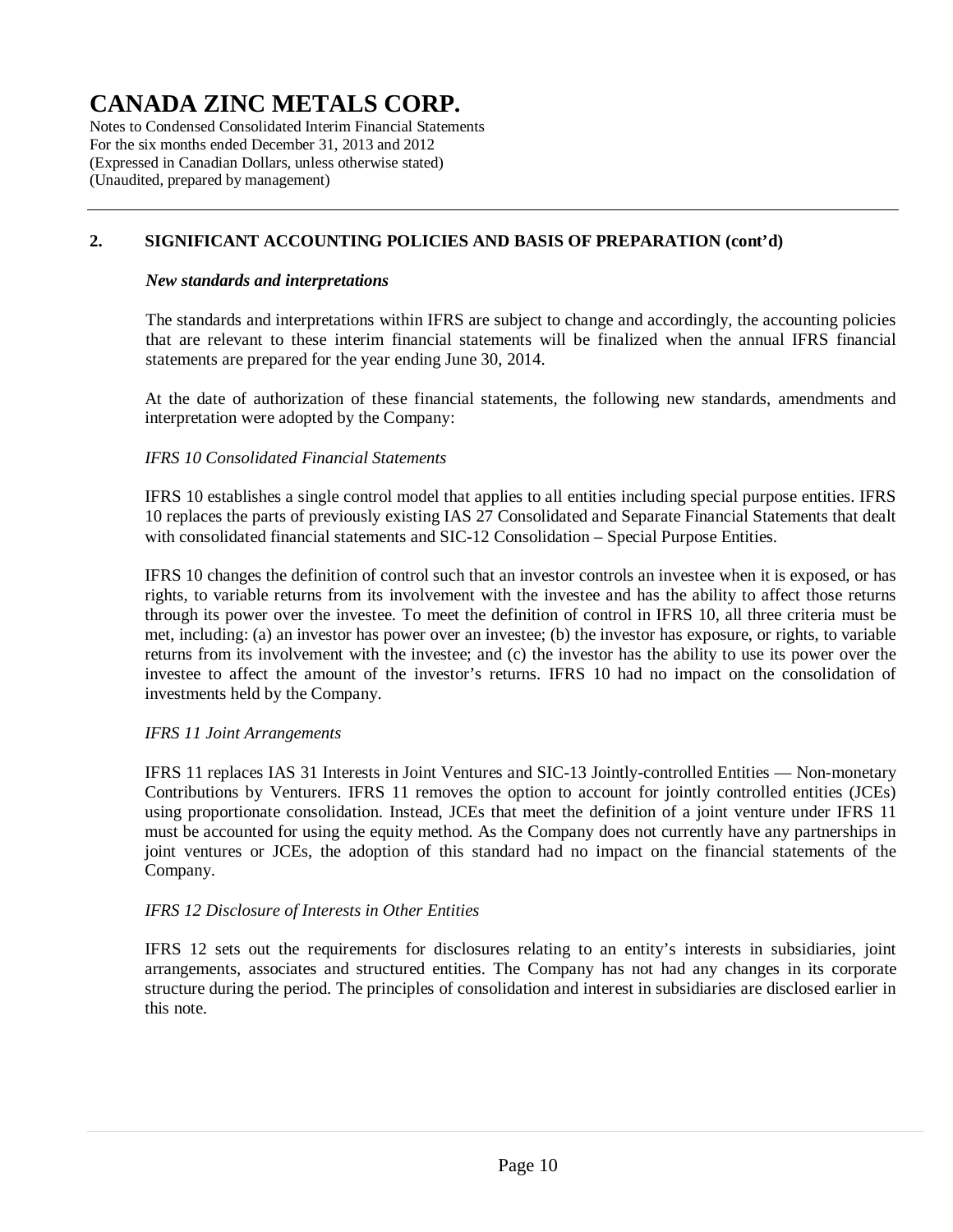Notes to Condensed Consolidated Interim Financial Statements For the six months ended December 31, 2013 and 2012 (Expressed in Canadian Dollars, unless otherwise stated) (Unaudited, prepared by management)

### **2. SIGNIFICANT ACCOUNTING POLICIES AND BASIS OF PREPARATION (cont'd)**

#### *New standards and interpretations (cont'd)*

#### *IFRS 13 Fair Value Measurement*

IFRS 13 establishes a single source of guidance under IFRS for all fair value measurements. IFRS 13 does not change when an entity is required to use fair value, but rather provides guidance on how to measure fair value under IFRS when fair value is required or permitted. The application of IFRS 13 has not materially impacted the fair value measurements carried out by the Company.

IFRS 13 also requires specific disclosures on fair values, some of which replace existing disclosure requirements in other standards, including IFRS 7 Financial Instruments: Disclosures. Some of these disclosures are specifically required for financial instruments, thereby affecting the condensed consolidated interim financial statements period. The Company provides these disclosures in Note 14.

#### *IAS 1 Other Comprehensive Income*

The amendment to IAS 1, Presentation of Financial Statements requires to group items within other comprehensive income that may be reclassified to profit or loss and those that will not be reclassified. For the periods presented, comprehensive loss includes holding gains and losses from financial instruments classified as available-for-sale. This amendment did not affect financial results of the Company and additional disclosure will be included in its annual consolidated financial statements for the year ended June 30, 2014.

The following new or amended standards and interpretations that are mandatory for the annual periods beginning on or after January 1, 2013 have not had any impact on the Company:

*IFRS 7* Financial instruments: Amendments – Offsetting Financial Assets and Financial Liabilities; *IAS 19* Employee Benefits (Amendments) and *IFRIC 20* Stripping Costs in the Production Phases of a Surface Mine.

In addition, the Company adopted the following accounting policy related to farm-out arrangements:

#### *IFRS 6 – Exploration and Evaluation Expenditures*

The Company may occasionally enter into farm-out arrangements, whereby the Company will transfer part of a mineral interest, as consideration, for an agreement by the transferee to meet certain exploration and evaluation expenditures, which would have otherwise been undertaken by the Company. The Company does not record any expenditures made by the farmee on its behalf. Any consideration received from the agreement will be credited against the costs previously capitalized to the mineral interest given up by the Company, with any excess recorded as a gain or loss on disposal.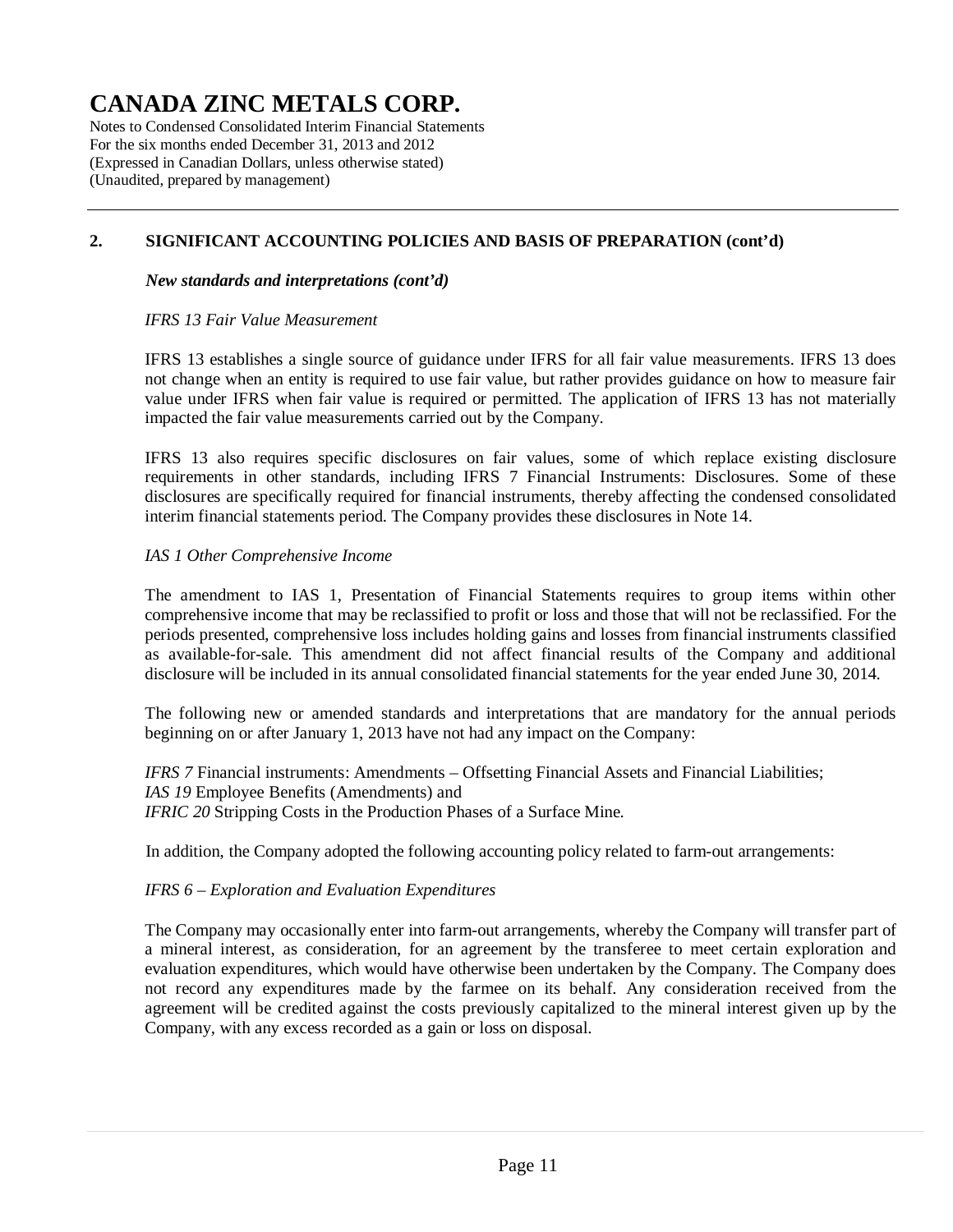Notes to Condensed Consolidated Interim Financial Statements For the six months ended December 31, 2013 and 2012 (Expressed in Canadian Dollars, unless otherwise stated) (Unaudited, prepared by management)

### **2. SIGNIFICANT ACCOUNTING POLICIES AND BASIS OF PREPARATION (cont'd)**

#### *Significant accounting judgements, estimates and assumptions*

The preparation of interim consolidated financial statements in conformity with IAS 34 requires management to make judgments, estimates and assumptions that affect the reported amount of assets and liabilities and the disclosure of contingent liabilities at the date of the financial statements and the reported amount of expenses during the reporting period.

Estimates and assumptions are continuously evaluated and are based on management's experience and other factors, including expectations of future events that are believed to be reasonable under the circumstances. However, actual outcomes can differ from these estimates.

#### **Critical Judgments**

The preparation of the interim consolidated financial statements requires management to make judgments regarding the going concern of the Company as discussed in Note 1.

#### **Key Sources of Estimation Uncertainty**

Because a precise determination of many assets and liabilities is dependent upon future events, the preparation of financial statements in conformity with IFRS requires management to make estimates and assumptions that affect the reported amounts of assets and liabilities and the disclosure of assets and liabilities at the date of the consolidated financial statements and the reported amounts of expenses during the reporting periods. Actual results could differ from those estimates and such differences could be significant. Significant estimates made by management affecting our consolidated financial statements include:

#### *Share-based payments*

We measure our share-based payment expense by reference to the fair value of the stock options at the date at which they are granted. Estimating fair value for granted stock options requires determining the most appropriate valuation model which is dependent on the terms and conditions of the grant. This estimate also requires determining the most appropriate inputs to the valuation model including the expected life of the option, volatility, dividend yield, and rate of forfeitures and making assumption about them.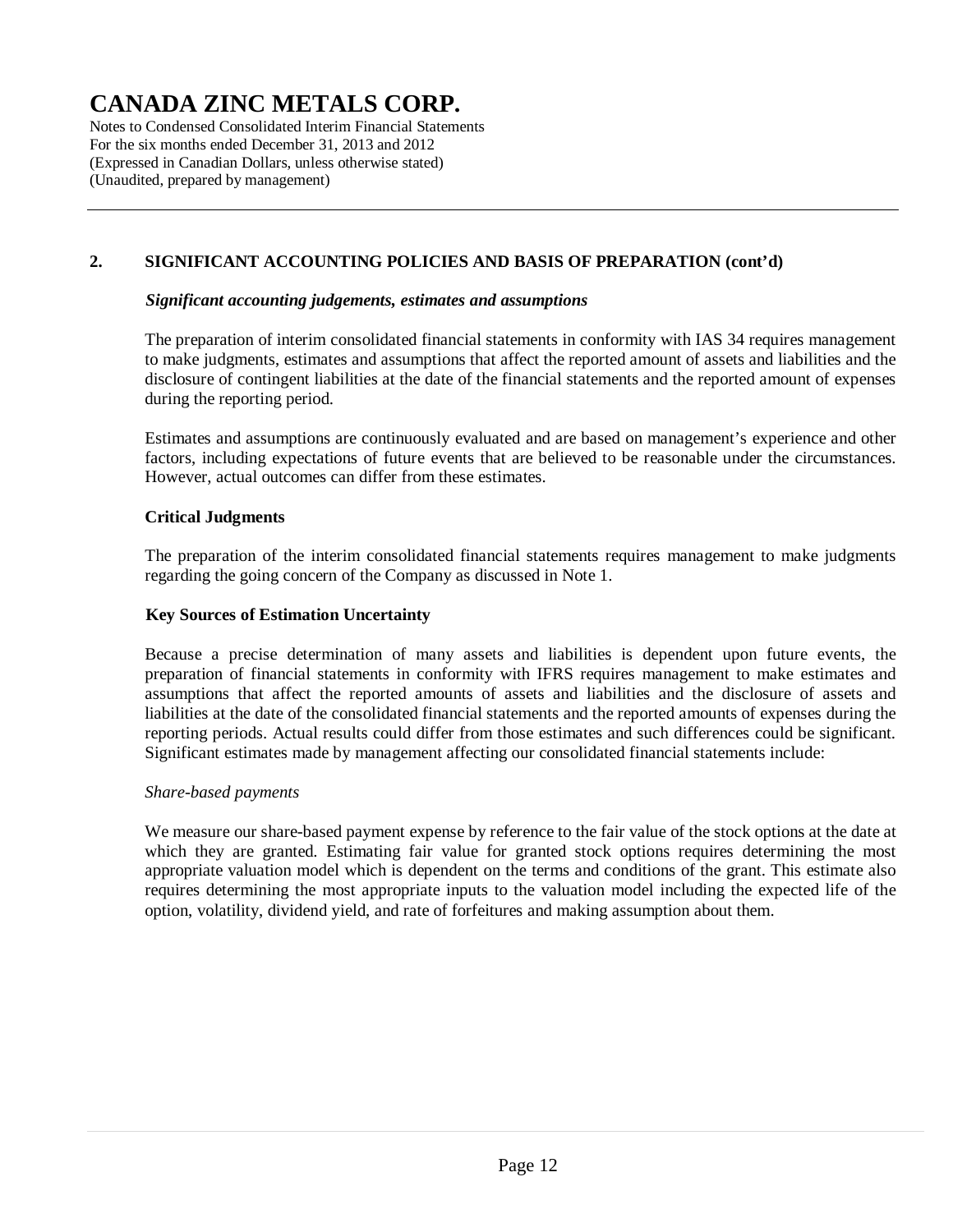Notes to Condensed Consolidated Interim Financial Statements For the six months ended December 31, 2013 and 2012 (Expressed in Canadian Dollars, unless otherwise stated) (Unaudited, prepared by management)

### **2. SIGNIFICANT ACCOUNTING POLICIES AND BASIS OF PREPARATION (cont'd)**

#### *Significant accounting judgements, estimates and assumptions (continued)*

#### *Financial Instruments*

The fair values of financial instruments are estimated based upon market and third party inputs. These estimates are subject to change with fluctuations in commodity prices, interest rates, foreign currency exchange rates and estimates of non-performance risk.

#### *Deferred tax Assets & Liabilities*

The measurement of deferred income tax provision is subject to uncertainty associated with the timing of future events and changes in legislation, tax rates and interpretations by tax authorities. The estimation of taxes includes evaluating the recoverability of deferred tax assets based on an assessment of the Company's ability to utilize the underlying future tax deductions against future taxable income prior to expiry of those deductions. Management assesses whether it is probable that some or all of the deferred income tax assets will not be realized. The ultimate realization of deferred tax assets is dependent upon the generation of future taxable income, which in turn is dependent upon the successful operations of the Company. To the extent that management's assessment of the Company's ability to utilize future tax deductions changes, the Company would be required to recognize more or fewer deferred tax assets, and deferred tax provisions or recoveries could be affected.

#### *Useful Life of Equipment and Leasehold improvements*

Each significant component of an item of Equipment and Leasehold improvements is depreciated over its estimated useful life. Estimated useful lives are determined based on current facts and past experience, and take into consideration the anticipated physical life of the asset, existing long-term sales agreements and contracts, current and forecasted demand, the potential for technological obsolescence, and regulations.

#### *Standards and interpretations issued but not yet effective*

Other accounting standards or amendments to existing accounting standards that have been issued but have future effective dates are either not applicable or are not expected to have a significant impact on the Company's financial statements.

The Company has not early adopted these standards and is currently assessing the impact that these standards will have on its financial statements.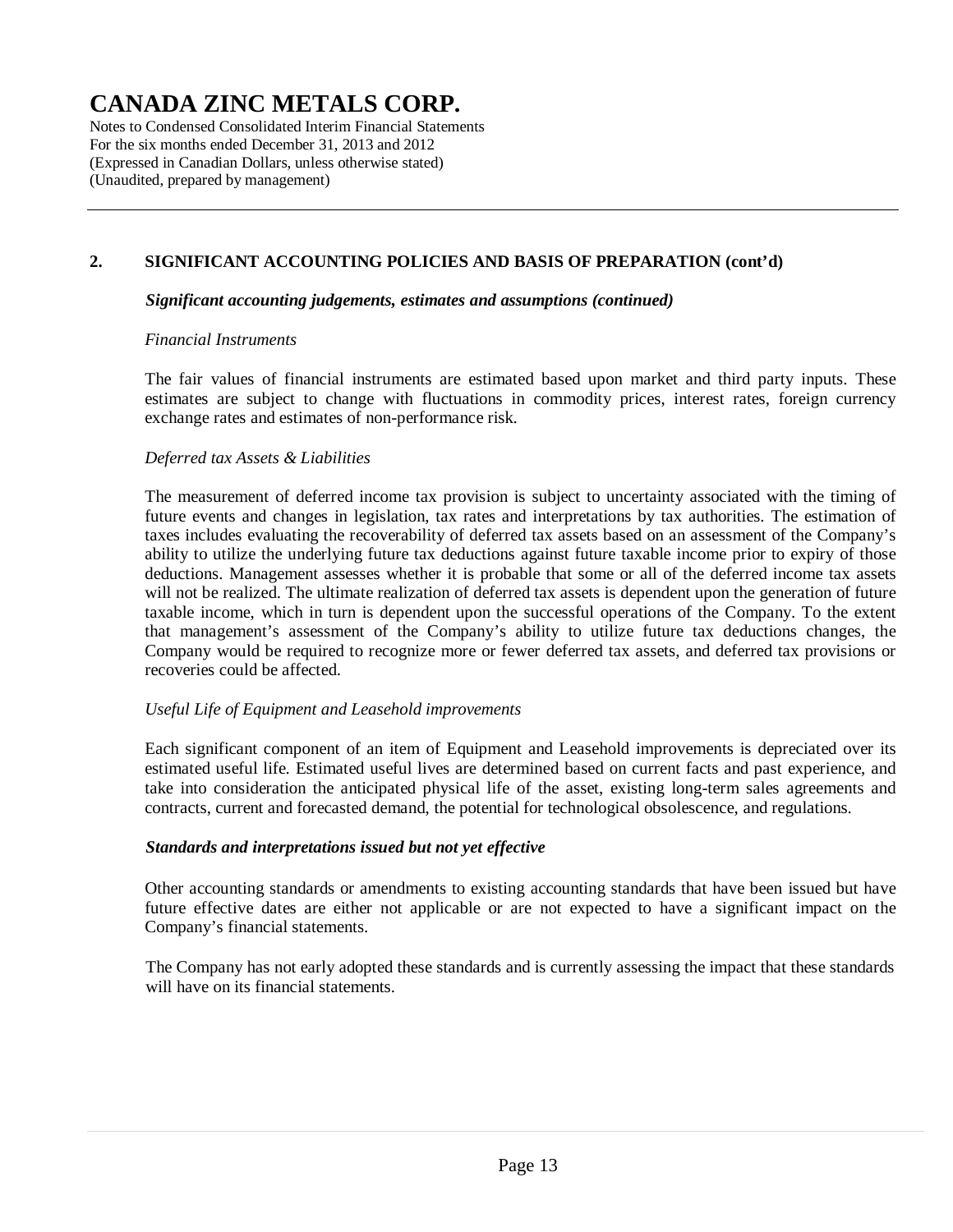Notes to Condensed Consolidated Interim Financial Statements For the six months ended December 31, 2013 and 2012 (Expressed in Canadian Dollars, unless otherwise stated) (Unaudited, prepared by management)

### **2. SIGNIFICANT ACCOUNTING POLICIES AND BASIS OF PREPARATION (cont'd)**

*Standards and interpretations issued but not yet effective (cont'd)* 

(a) *IFRS 9*: New standard that replaces IAS 39 for classification and measurement of financial assets, effective for annual periods beginning on or after January 1, 2015;

(b) *IFRS 10* Investment Entities: Amendment: effective for periods on or after January 1, 2014;

(c) *IAS 32* Amendment to clarify requirements for offsetting financial assets and financial liabilities, effective for annual periods beginning on or after January 1, 2014; and

(d) *IFRIC 21* Levies: effective for periods on or after January 1, 2014.

### **3. RECEIVABLES**

|                                   | December 31, 2013 |   | June 30, 2013 |
|-----------------------------------|-------------------|---|---------------|
| Government Sales Tax credits      | \$<br>83,017      |   | 42,210        |
| Interest accrued on GICs (Note 5) | 2,610             |   | 539           |
| Other                             |                   |   | 60            |
|                                   | 85.627            | S | 42,809        |

#### **4. MARKETABLE SECURITIES**

The Company holds marketable securities that have been designated as available-for-sale as follows:

|                                             |    | December 31, 2013 | June 30, 2013   |
|---------------------------------------------|----|-------------------|-----------------|
| Common shares of public companies:          |    |                   |                 |
| Cost                                        | S  | 1,741,509         | \$<br>1,677,844 |
| Less: accumulated unrealized holding losses |    | (1,198,060)       | (598,864)       |
| Fair value                                  | \$ | 543.449           | \$<br>1,078,980 |

#### **5. OTHER ASSETS**

Other assets comprise reclamation bonds of \$332,500 (June 30, 2013 – \$332,500) posted as security deposits with the Government of British Columbia in relation to the Akie and Kechika Regional properties. The reclamation bonds are deposited in GICs through a financial institution and earn an average annual variable interest rate of approximately 1.06% payable to the Company at annual maturity dates.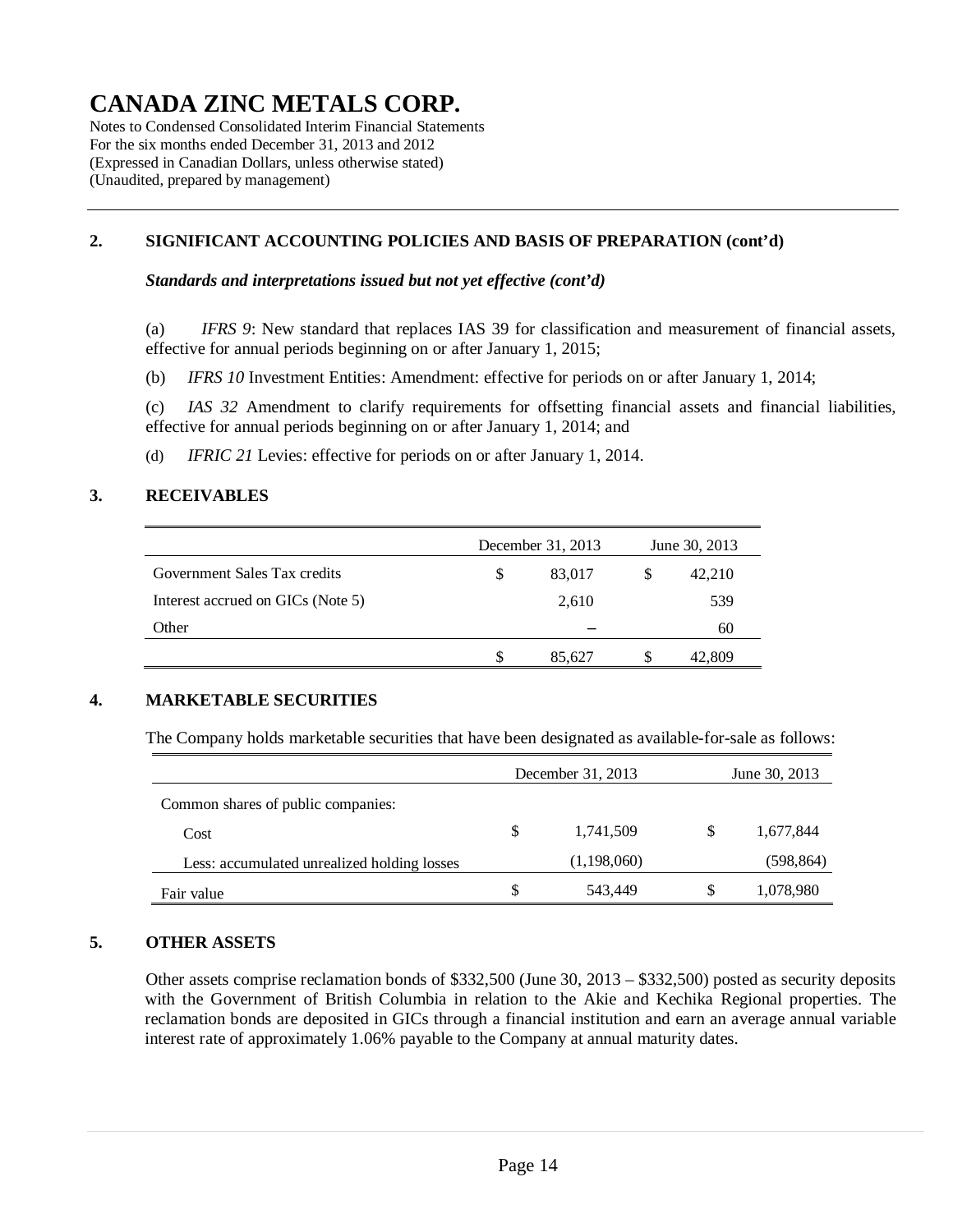Notes to Condensed Consolidated Interim Financial Statements For the six months ended December 31, 2013 and 2012 (Expressed in Canadian Dollars, unless otherwise stated) (Unaudited, prepared by management)

## December 31, 2013 June 30, 2013 Trade payables 6 104.288 \$ 224,755 Accrued liabilities 24,670 118,063 \$ 478,958 \$ 342,818

### **6. TRADE PAYABLES AND ACCRUED LIABILITIES**

Accrued liabilities at December 31, 2013 include \$74,670 (June 30, 2013 - \$58,718) in flow-through Part XII.6 tax as a result of the "look-back" renunciation on the flow-through private placement completed by the Company in November 2012 (Note 10(b)(vi)).

The flow-through agreements require the Company to renounce certain deductions for Canadian exploration expenditures incurred on the Company's resource properties. The Company renounced the full subscription amounts to the flow-through shareholders under the "look-back rule" for the 2012 calendar year.

### **7. FLOW-THROUGH PREMIUM LIABILITY**

|                              |   | December 31, 2013 | June 30, 2013 |
|------------------------------|---|-------------------|---------------|
| Balance, beginning of period | S | 276,493           | \$            |
| Recorded                     |   | 126,756           | 337,500       |
| Amortized                    |   | (276, 493)        | (61,007)      |
| Balance, end of period       | S | 126,756           | \$<br>276,493 |

During the six months ended December 31, 2013, the Company raised \$845,040 through a flow-through private placement (Note 10(b)(ii)) and recorded a flow-through premium liability of \$126,756 based on an estimated premium of \$0.06 per a flow-through share issued.

The unamortized balance of the flow-through premium liability of \$126,756 does not represent a cash liability to the Company and is to be fully amortized to the statement of operations and comprehensive loss pro-rata with the amount of qualifying flow-through expenditures that will be incurred in 2014 applicable to the flow-through financing completed.

The flow through liability of \$337,500 recorded in fiscal 2013 was fully amortised as a deferred income tax recovery as the Company incurred \$3,000,000 in qualifying resource expenditures in connection with the flow-through private placement completed in November 2012 (Note 10(b)(vi)).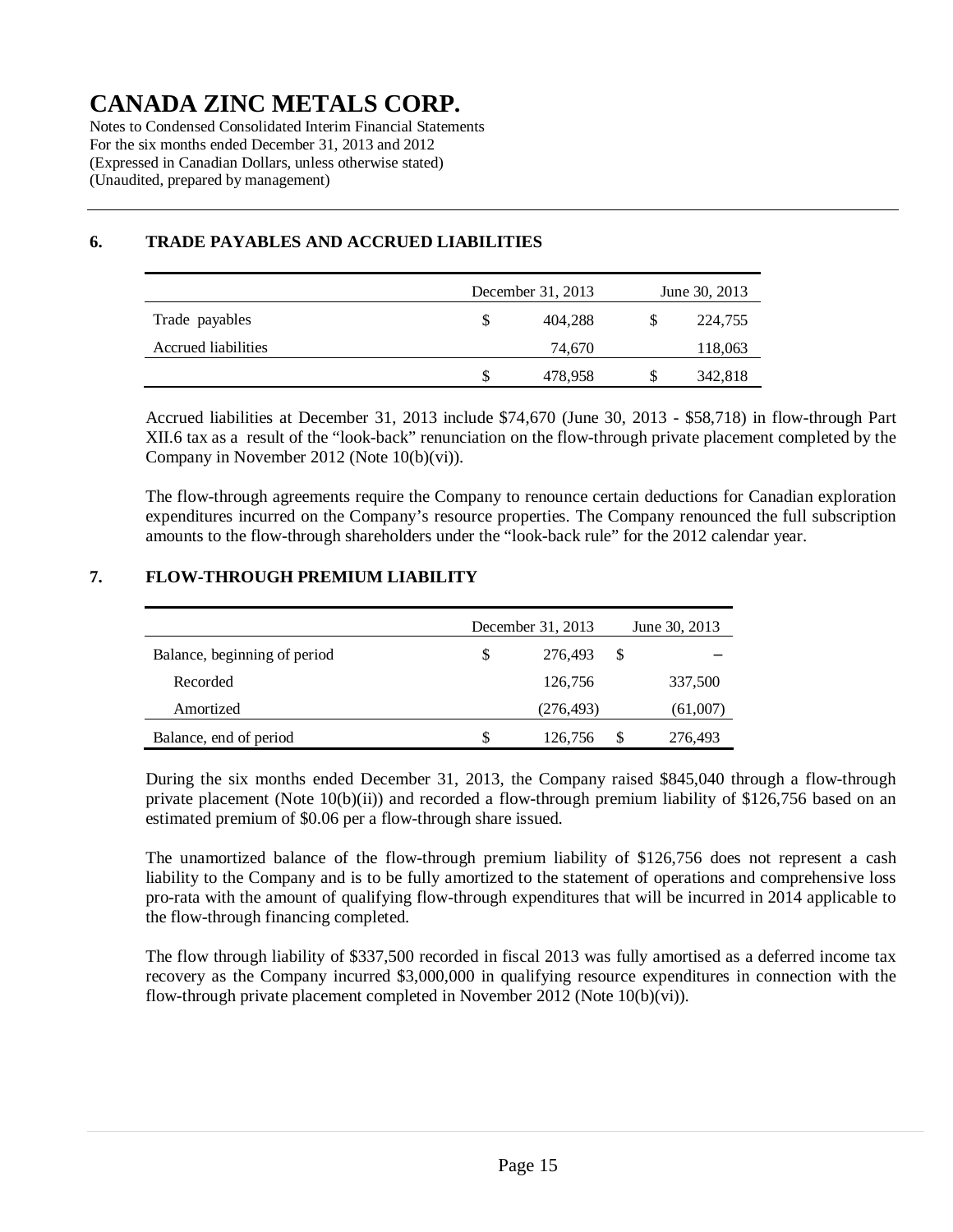Notes to Condensed Consolidated Interim Financial Statements For the six months ended December 31, 2013 and 2012 (Expressed in Canadian Dollars, unless otherwise stated) (Unaudited, prepared by management)

### **8. EQUIPMENT AND LEASEHOLD IMPROVEMENTS**

|                                                                                   | Computers             | Office<br>equipment and<br>furniture |              | Office leasehold<br>improvements        | License $(1)$   |              | Vehicle (1)              | Camp<br>equipment and<br>fixtures $(1)$ |     | Camp upgrades      |              | Total                      |
|-----------------------------------------------------------------------------------|-----------------------|--------------------------------------|--------------|-----------------------------------------|-----------------|--------------|--------------------------|-----------------------------------------|-----|--------------------|--------------|----------------------------|
| Cost:<br>At June 30, 2012                                                         |                       |                                      |              |                                         |                 |              |                          |                                         |     |                    |              |                            |
| Acquisition                                                                       | \$<br>13,957<br>4,869 | \$<br>15,045<br>557                  | $\mathbb{S}$ | 4,616                                   | \$<br>19,000    | $\mathbb{S}$ | 34,606<br>2,420          | \$<br>160,158                           | \$  | 306,334<br>134,659 | $\mathbb{S}$ | 553,716<br>142,505         |
| At June 30, 2013                                                                  | 18,826                | 15,602                               |              | $\qquad \qquad \longleftarrow$<br>4,616 | —<br>19,000     |              | 37,026                   | $\overline{\phantom{m}}$<br>160,158     |     | 440,993            |              | 696,221                    |
| Acquisition                                                                       | 543                   |                                      |              |                                         |                 |              |                          | 36,514                                  |     |                    |              | 37,057                     |
| Reclassified from Exploration<br>and Evaluation assets                            |                       |                                      |              |                                         |                 |              |                          | 3,038                                   |     | 33,049             |              | 36,087                     |
| Disposal                                                                          | (520)                 |                                      |              |                                         |                 |              |                          |                                         |     |                    |              | (520)                      |
| At December 31, 2013                                                              | \$<br>18,849          | \$<br>15,602                         | \$           | 4,616                                   | \$<br>19,000    | \$           | 37,026                   | \$<br>199,710                           | \$  | 474,042            | \$           | 768,845                    |
| <b>Accumulated depreciation:</b><br>At June 30, 2012<br>Depreciation for the year | \$<br>12,055          | \$<br>4,712                          | \$           | 461                                     | \$<br>15,675    | $\mathbb{S}$ | 13,963                   | \$<br>78,355                            | \$  | 131,087            | \$           | 256,308                    |
| At June 30, 2013                                                                  | 2,459<br>14,514       | 2,277<br>6,989                       |              | 923<br>1,384                            | 1,829<br>17,504 |              | 6,556<br>20,519          | 17,645<br>96,000                        |     | 50,219<br>181,306  |              | 81,908                     |
| Depreciation for the period<br>Disposal                                           | 1,135<br>(143)        | 868<br>$\overline{\phantom{m}}$      |              | 462<br>$\qquad \qquad =$                | 415<br>—        |              | 2,496<br>$\qquad \qquad$ | 10,077                                  |     | 46,822             |              | 338,216<br>62,275<br>(143) |
| At December 31, 2013                                                              | \$<br>15,506          | \$<br>7,857                          | $\mathbb{S}$ | 1,846                                   | \$<br>17,919    | \$           | 23,015                   | \$<br>106,077                           | \$. | 228,128            | \$           | 400,348                    |
| Net book value:<br>At June 30, 2012                                               | \$<br>1.902           | \$<br>10,333                         | \$           | 4,155                                   | \$<br>3,325     | $\mathbb{S}$ | 20,643                   | \$<br>81,803                            | S   | 175,247            | \$           | 297,408                    |
|                                                                                   |                       |                                      |              |                                         |                 |              |                          |                                         |     |                    |              |                            |
| At June 30, 2013                                                                  | \$<br>4,312           | \$<br>8,613                          | \$           | 3,232                                   | \$<br>1,496     | \$           | 16,507                   | \$<br>64,158                            | \$  | 259,687            | \$           | 358,005                    |
| At December 31, 2013                                                              | \$<br>3,343           | \$<br>7,745                          | \$           | 2,770                                   | \$<br>1,081     | \$           | 14,011                   | \$<br>93,633                            | \$  | 245,914            | \$           | 368,497                    |

(1) License, vehicles, camp equipment and fixtures and camp upgrades are used for exploration and evaluation activities. Depreciation for these items totaling \$59,810 for the six months ended December 31, 2013 (2012 - \$27,859) has been capitalized to Exploration and Evaluation assets. Depreciation of the remaining items of \$2,465 (2012 - \$2,666) has been expensed.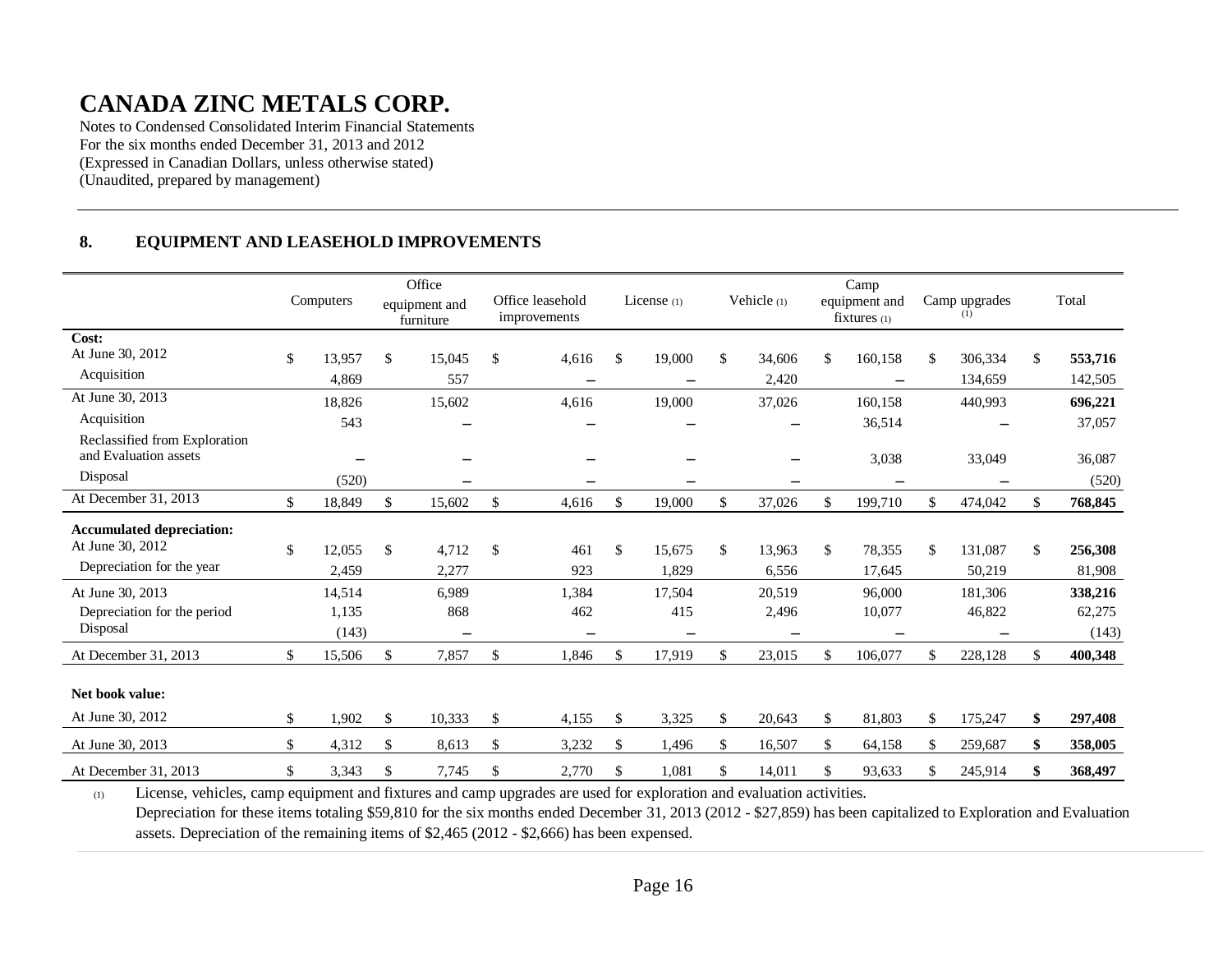Notes to Condensed Consolidated Interim Financial Statements For the six months ended December 31, 2013 and 2012 (Expressed in Canadian Dollars, unless otherwise stated) (Unaudited, prepared by management)

### **9. EXPLORATION AND EVALUATION ASSETS**

Title to exploration and evaluation assets involves certain inherent risks due to the difficulties of determining the validity of certain claims as well as the potential for problems arising from the frequently ambiguous conveyancing history characteristic of many resource claims. The Company has investigated title to all of its exploration and evaluation assets and, to the best of its knowledge, title to all of its claims are in good standing.

#### **Akie Property, British Columbia**

The Akie property is the Company's flagship exploration project and is host to the Cardiac Creek SEDEX Zn-Pb-Ag deposit. The Company owns a 100% interest in the Akie property, which resulted from Company expenditures and the acquisition of Ecstall Mining Corporation.

#### **Kechika Regional project, British Columbia**

The Kechika Regional project, represented by a series of contiguous property blocks including Pie and Mt. Alcock, extends northwest from the Akie property. The Company owns a 100% interest in these properties, which were acquired during fiscal 2007 and 2008, including the acquisition of Ecstall. The interest in the Mt. Alcock property is subject to a 1.0 % net smelter royalty.

The Company applies for the 20% British Columbia Mining Exploration Tax Credit ("METC") and the enhanced tax credit of an additional 10% for Mountain Pine Beetle affected areas, on qualified mining exploration costs incurred.

In September 2013, the Company entered into an option agreement (the "Agreement') with Teck Resources Limited ("Teck") that that would see Teck acquire up to a 70% interest in the Company's Pie, Cirque East and Yuen properties (the "Property"), three of the 10 regional properties that make up the Kechika Regional Project.

The Agreement outlines two options (the "Options") that are subject to certain expenditure requirements as outlined below:

- Under the first Option, Teck can earn an undivided 51% interest in and to the Property by incurring a cumulative aggregate of \$3,500,000 in exploration expenditures on the Property on or before September 30, 2017, with \$500,000 in exploration expenditures to be completed on or before September 30, 2014 and \$1,500,000 in cumulative exploration expenditures to be completed on or before September 30, 2015.
- Under the second Option, Teck may elect to acquire an additional 19% interest in the Property for a total of 70% by incurring an additional \$5,000,000 in exploration expenditures (for a total aggregate of \$8,500,000 in exploration expenditures) on the Property on or before September 30, 2019.

Subject to one or more of the Options being exercised, Teck and the Company will form a joint venture to continue with exploration and, if warranted, development of the Property.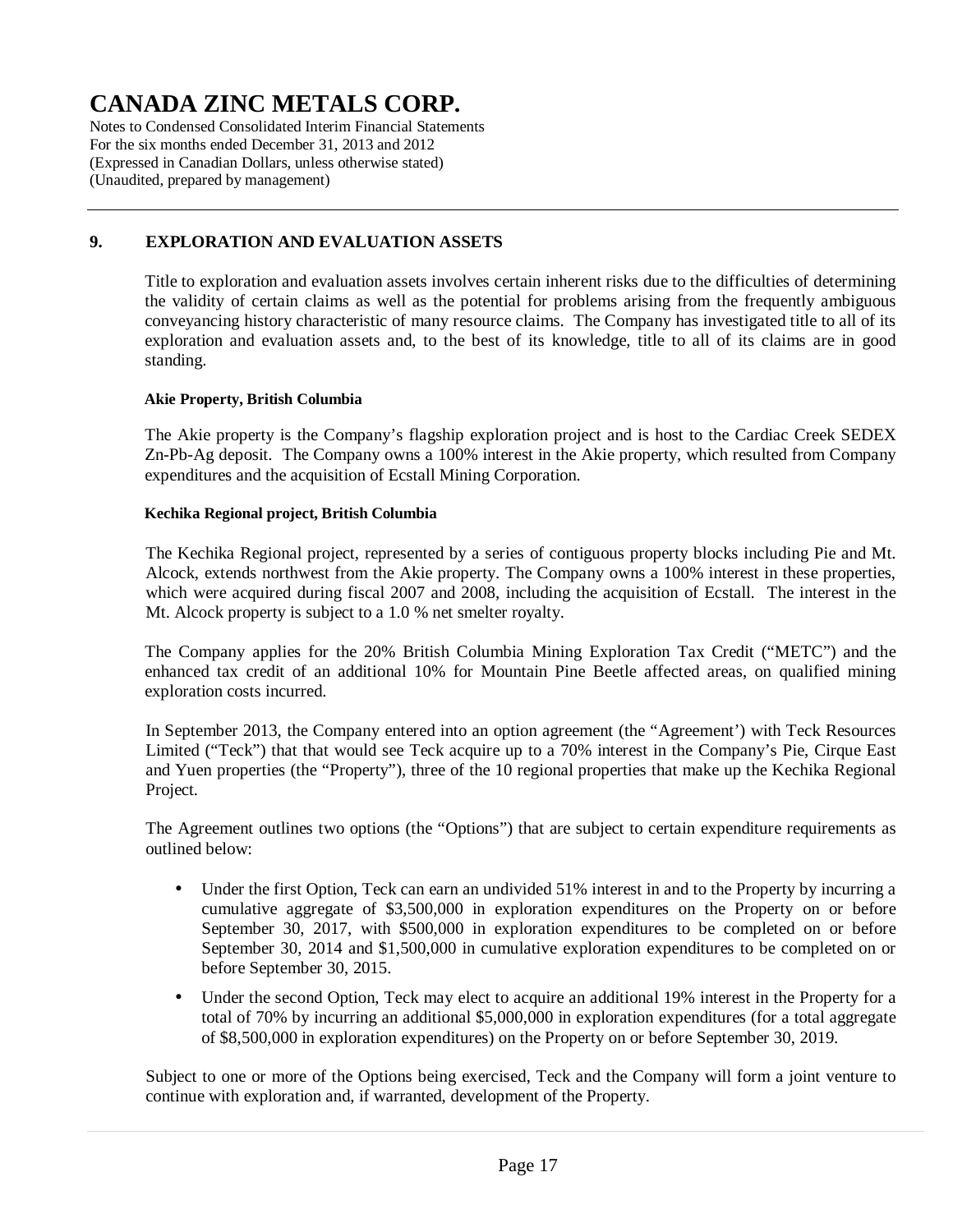Notes to Condensed Consolidated Interim Financial Statements For the six months ended December 31, 2013 and 2012 (Expressed in Canadian Dollars, unless otherwise stated) (Unaudited, prepared by management)

### **9. EXPLORATION AND EVALUATION ASSETS (cont'd)**

|                                       |              | <b>Akie Property</b> |                                 | <b>Kechika Regional</b> |                           | <b>Total</b> |
|---------------------------------------|--------------|----------------------|---------------------------------|-------------------------|---------------------------|--------------|
| <b>Acquisition Costs:</b>             |              |                      |                                 |                         |                           |              |
| Balance, June 30, 2012                | \$           | 24,175,329           | $\mathcal{S}$                   | 330,343                 | $\mathbb{S}$              | 24,505,672   |
| Additions                             |              |                      |                                 | 91                      |                           | 91           |
| Balance, June 30, 2013                |              | 24,175,329           |                                 | 330,434                 |                           | 24,505,763   |
| Additions                             |              |                      |                                 | 1,648                   |                           | 1,648        |
| Balance, December 31, 2013            | \$           | 24,175,329           | $\boldsymbol{\hat{\mathsf{s}}}$ | 332,082                 | \$                        | 24,507,411   |
| <b>Deferred exploration costs:</b>    |              |                      |                                 |                         |                           |              |
| Balance, June 30, 2012                | $\mathbb{S}$ | 34,088,951           | \$                              | 3,049,287               | $\mathbb{S}$              | 37,138,238   |
| Airborne survey                       |              | 80,109               |                                 | 506,216                 |                           | 586,325      |
| Camp equipment, depreciation          |              | 76,249               |                                 |                         |                           | 76,249       |
| Camp operating                        |              | 131,900              |                                 | 133,755                 |                           | 265,655      |
| Drilling                              |              | 30,459               |                                 |                         |                           | 30,459       |
| Geology                               |              | 194,779              |                                 | 87,739                  |                           | 282,518      |
| Geotechnical program                  |              | 2,244                |                                 |                         |                           | 2,244        |
| Underground development               |              | 25,580               |                                 |                         |                           | 25,580       |
| Community consultations               |              | 200,000              |                                 |                         |                           | 200,000      |
| Environmental studies                 |              | 202,364              |                                 |                         |                           | 202,364      |
| Less:                                 |              |                      |                                 |                         |                           |              |
| <b>METC</b>                           |              | (270, 018)           |                                 |                         |                           | (270, 018)   |
| <b>Balance, June 30, 2013</b>         |              | 34,762,617           |                                 | 3,776,997               |                           | 38,539,614   |
| Airborne survey                       |              |                      |                                 | 174,686                 |                           | 174,686      |
| Camp equipment, reclassification      |              | (36,087)             |                                 |                         |                           | (36,087)     |
| Camp equipment, depreciation (Note 8) |              | 59,810               |                                 |                         |                           | 59,810       |
| Drilling                              |              | 1,898,917            |                                 | 446,834                 |                           | 2,345,751    |
| Geology                               |              | 10,227               |                                 | 17,801                  |                           | 28,028       |
| Community consultations               |              | 220,000              |                                 |                         |                           | 220,000      |
| Environmental studies and permit      |              | 57,285               |                                 |                         |                           | 57,285       |
| compliance monitoring                 |              |                      |                                 |                         |                           |              |
| Less:                                 |              |                      |                                 |                         |                           |              |
| <b>METC</b>                           |              | (170, 349)           |                                 |                         |                           | (170, 349)   |
| Balance, December 31, 2013            | \$           | 36,802,420           | \$                              | 4,416,318               | \$                        | 41,218,738   |
|                                       |              |                      |                                 |                         |                           |              |
| Total June 30, 2012                   | \$           | 58,264,280           | \$                              | 3,379,630               | $\boldsymbol{\mathsf{S}}$ | 61,643,910   |
| Total June 30, 2013                   | \$           | 58,937,946           | \$                              | 4,107,431               | \$                        | 63,045,377   |
| <b>Total December 31, 2013</b>        | \$           | 60,977,749           | \$                              | 4,748,400               | \$                        | 65,726,149   |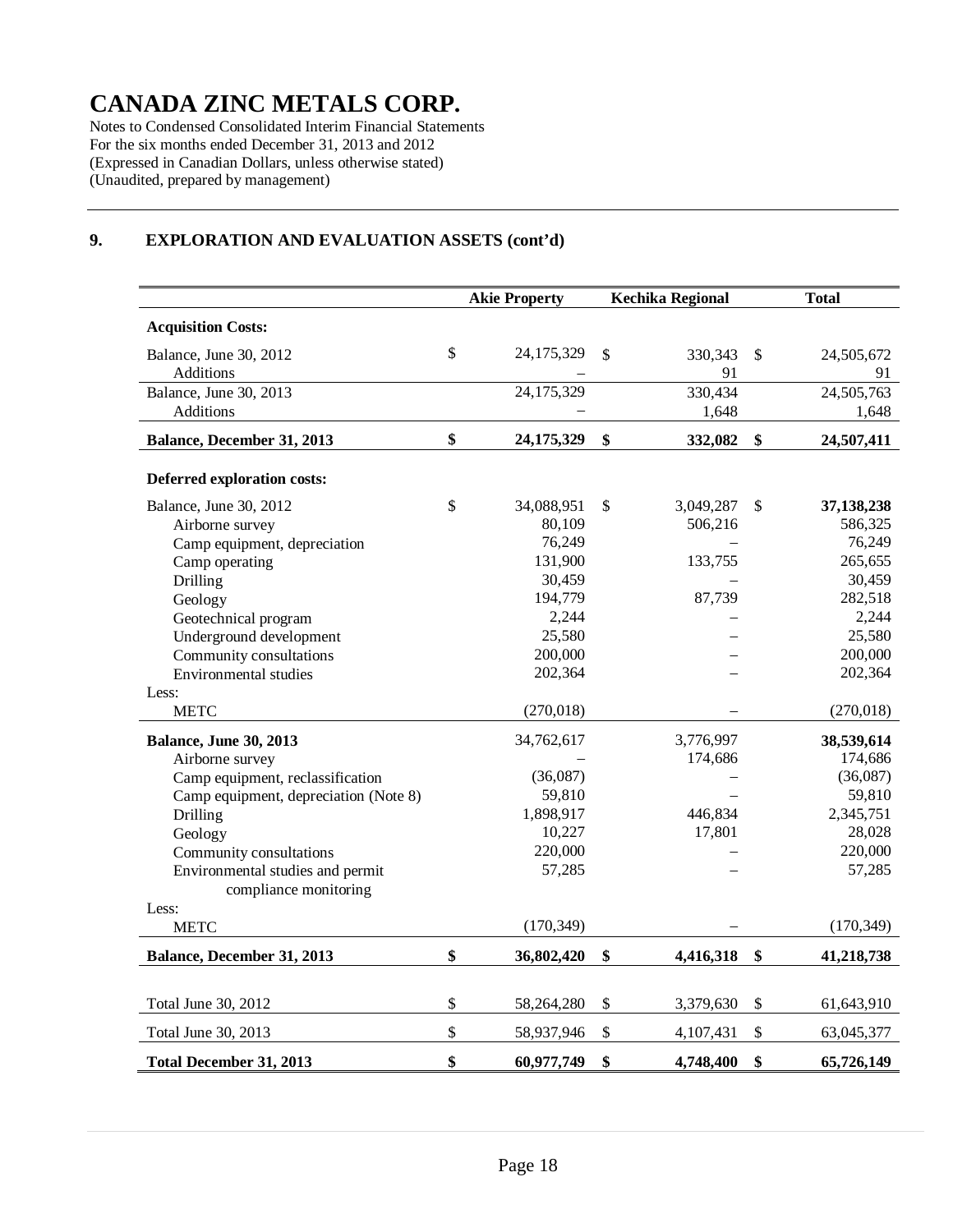Notes to Condensed Consolidated Interim Financial Statements For the six months ended December 31, 2013 and 2012 (Expressed in Canadian Dollars, unless otherwise stated) (Unaudited, prepared by management)

### **10. CAPITAL STOCK AND RESERVES**

#### **(a) Authorized**

Unlimited common shares without par value

#### **(b) Issued and outstanding**

During the six months ended December 31, 2013:

(i) the Company completed a private placement, in connection with the Agreement (Note 9), issuing to Teck 1,250,000 units of the Company at a price of \$0.40 per unit, resulting in a total subscription of \$500,000. Each unit consisted of one common share and one share purchase warrant that will entitle Teck to purchase one additional common share of the Company within 24 months at a price of \$0.40 per share. The Company paid \$3,250 in regulatory filing fees in connection with the private placement.

The proceeds from the issue of units were allocated to capital stock based on the fair value of the common shares on the date of the TSXV approval of the transaction, which was estimated at \$288,750. The premium paid for the shares in excess of the market value was \$211,250, or \$0.169 per share. The Company recorded the premium in Equity reserves (Note 10(e)) until Teck exercises one of the Options of the Agreement and earns interest in the Property (Note 9). No gain or loss was recognised on the transaction;

- (ii) the Company completed a flow-through private placement of 2,112,600 units at a price of \$0.40 per common share for gross proceeds of \$845,040. The Company paid a finder's fee of \$33,802 and incurred regulatory filing fees and other expenses of \$6,075 in connection with the private placement;
- (iii) 50,000 share options were exercised at a price of \$0.25 per share and 50,000 common shares were issued for total proceeds of \$12,500. In addition, a reallocation of \$8,000 from reserves to capital stock was recorded on the exercise of these options. This amount constitutes the fair value of options recorded at the original grant date and on subsequent re-pricing;
- (iv) the Company received TSXV approval for its new NCIB application to purchase at market price up to 7,114,957 common shares, being approximately 5% of the Company's issued and outstanding common shares through the facilities of the TSXV. The bid commenced on August 1, 2013 and will stay open for another 12 months; and
- (v) the Company repurchased under the NCIB 49,500 of its common shares for a total consideration of \$10,712 at a weighted average price of \$0.22 per share, all of which were held in the Company's treasury at December 31, 2013.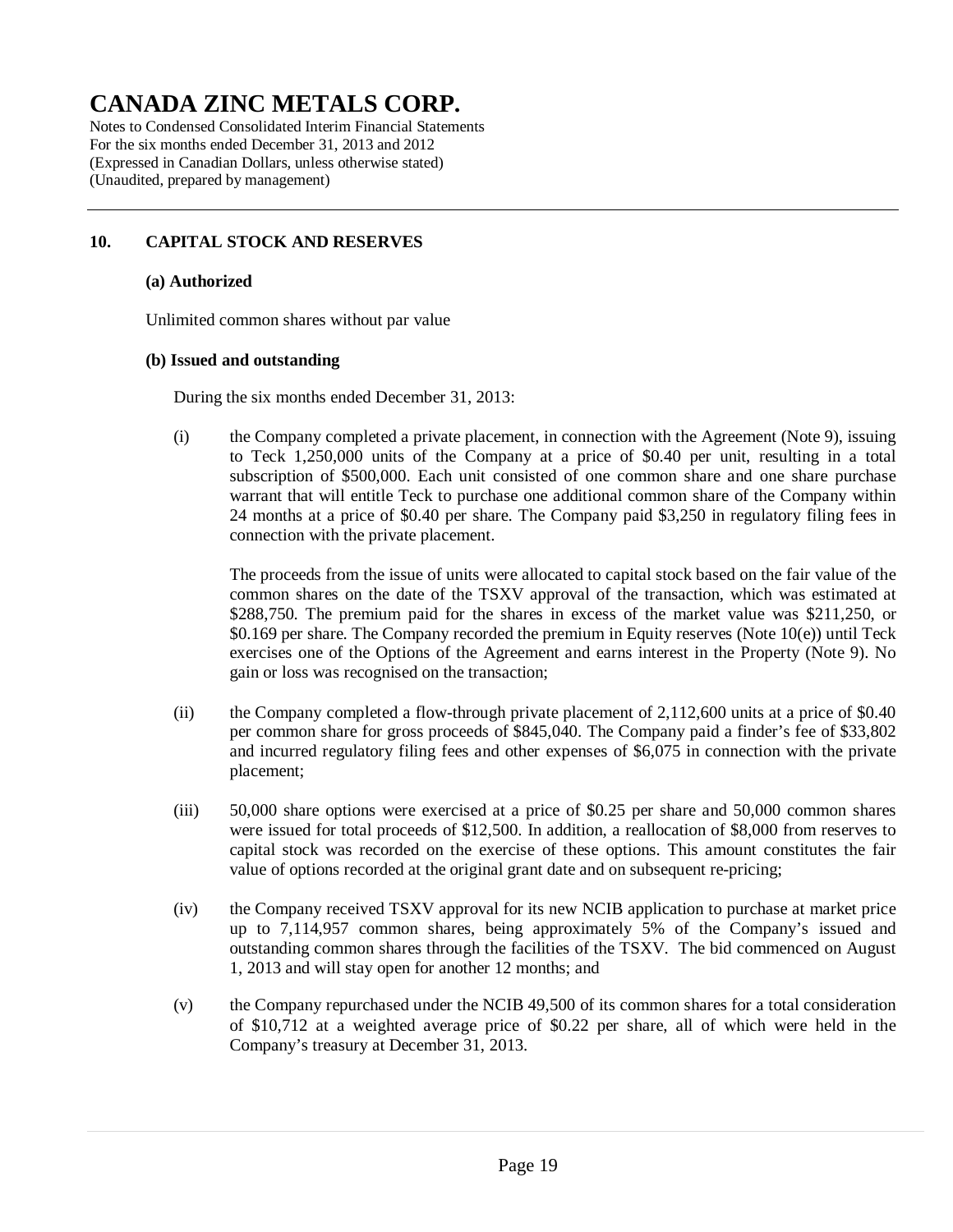Notes to Condensed Consolidated Interim Financial Statements For the six months ended December 31, 2013 and 2012 (Expressed in Canadian Dollars, unless otherwise stated) (Unaudited, prepared by management)

### **10. CAPITAL STOCK AND RESERVES (cont'd)**

#### **(b) Issued and outstanding (cont'd)**

During the year ended June 30, 2013:

- (vi) the Company completed a flow-through private placement of 7,500,000 units at a price of \$0.40 per unit for gross proceeds of \$3,000,000. Each unit consists of one flow-through common share and one-half share purchase warrant of the Company. Each whole warrant entitles the holder to purchase one additional common share at a price of \$0.60 for a period of 18 months from closing. The Company paid a finder's fee of \$120,000 and regulatory filing fees of \$16,350 in connection with the private placement;
- (vii) the Company received TSXV approval for its new Normal Course Issuer Bid ("NCIB") application to purchase at market price up to 6,825,681 common shares, being approximately 5% of the Company's issued and outstanding common shares through the facilities of the TSXV. The bid commenced on August 1, 2012 and will stay open for another 12 months;
- (viii) the Company repurchased under the NCIB 1,048,000 common shares for a total consideration of \$348,198 at a weighted average price of \$0.33 per share;
- (ix) the Company repurchased a total of 1,714,500 common shares under the NCIB, of which 666,500 were repurchased in fiscal 2012. The common shares were cancelled and returned to the Company's treasury. Upon the cancellation, \$1,126,002 was recorded as a reduction to capital stock for the assigned value of the shares, and \$463,659 was allocated to reserves;
- (x) an aggregate of 150,000 share options were exercised at a price of \$0.25 per share and 150,000 common shares were issued for total proceeds of \$37,500. In addition, a reallocation of \$148,123 from reserves to capital stock was recorded on the exercise of these options. This amount constitutes the fair value of options recorded at the original grant date and on subsequent repricing.

#### **(c) Share options**

The Company has adopted a 20% fixed share option plan whereby the Company has reserved 20,557,283 common shares under the plan. The term of any options granted under the plan is fixed by the Board of Directors and may not exceed ten years from date of grant.

The number of options granted to a consultant in a 12 month period must not exceed 2% of the issued shares of the Issuer from the date of grant. Options issued to consultants performing investor relations activities must vest in stages over 12 months with no more than 1/4 of the options vesting in any three month period. Share options granted to directors, officers and employees of the Company vest immediately.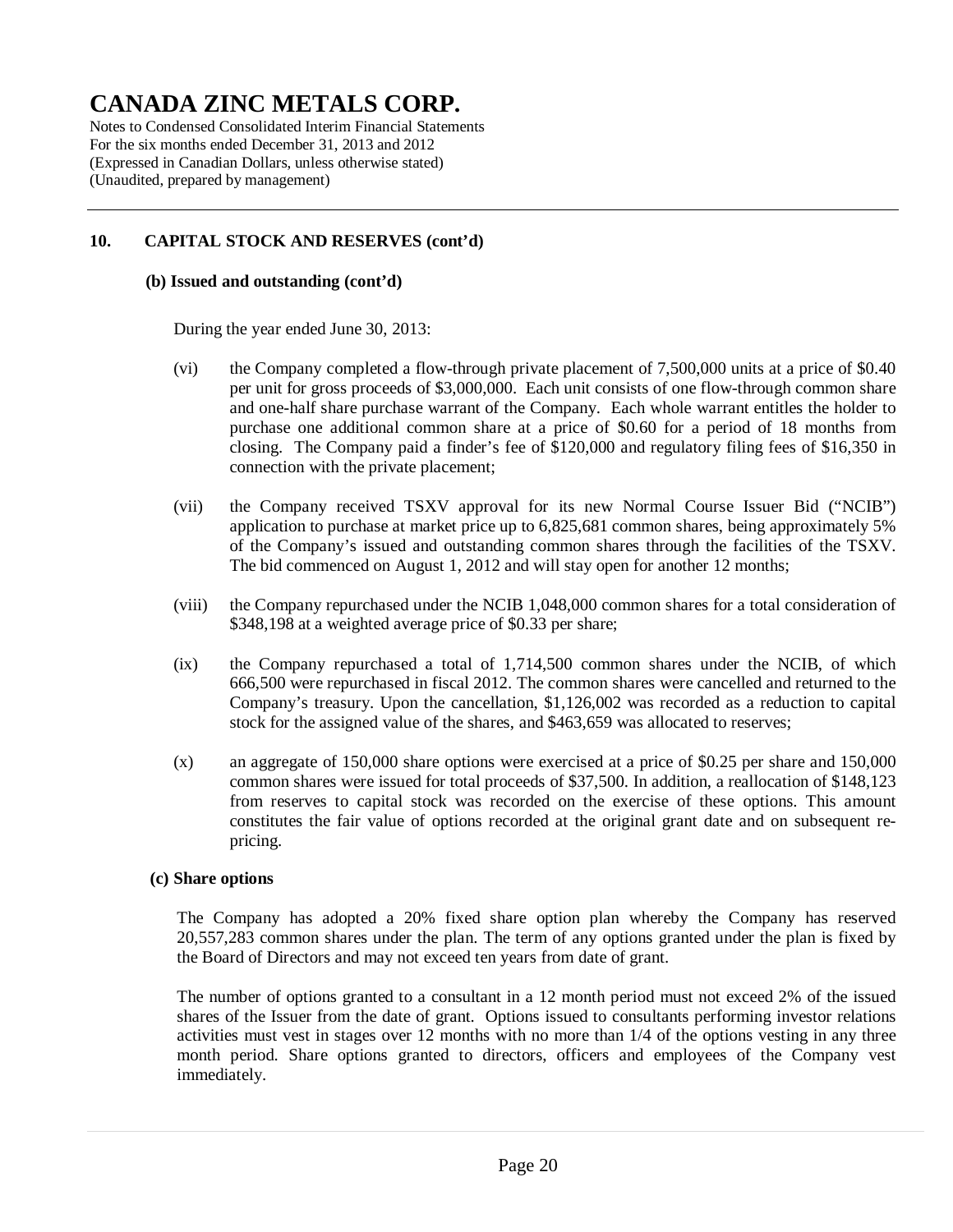Notes to Condensed Consolidated Interim Financial Statements For the six months ended December 31, 2013 and 2012 (Expressed in Canadian Dollars, unless otherwise stated) (Unaudited, prepared by management)

### **10. CAPITAL STOCK AND RESERVES (cont'd)**

#### **(c) Share options (cont'd)**

Share option transactions and the number of share options outstanding are summarized as follows:

|                                | Options<br>Outstanding | Weighted Average<br><b>Exercise Price</b> |
|--------------------------------|------------------------|-------------------------------------------|
| Balance, June 30, 2012         | 7,775,000              | \$0.50                                    |
| Exercised                      | (150,000)              | 0.25                                      |
| Expired                        | (445,000)              | 0.81                                      |
| Forfeited                      | (32,500)               | 0.53                                      |
| Outstanding, June 30, 2013     | 7,147,500              | 0.49                                      |
| Granted                        | 1,740,000              | 0.40                                      |
| Exercised                      | (50,000)               | 0.25                                      |
| Expired                        | (125,000)              | 0.25                                      |
| Outstanding, December 31, 2013 | 8,712,500              | 0.48                                      |

Share options outstanding and exercisable at December 31, 2013 are summarized as follows:

|                   |                       |                    |     | Number of Options |
|-------------------|-----------------------|--------------------|-----|-------------------|
| Number of Options | <b>Exercise Price</b> | <b>Expiry Date</b> |     | Exercisable       |
|                   |                       |                    |     |                   |
| 130,000           | \$0.70                | November 14, 2016  |     | 130,000           |
| 295,000           | \$1.05                | February 11, 2018  |     | 295,000           |
| 300,000           | \$0.25                | February 11, 2018  | (a) | 300,000           |
| 890,000           | \$0.25                | October 31, 2018   | (b) | 890,000           |
| 700,000           | \$0.40                | September 22, 2014 |     | 700,000           |
| 360,000           | \$0.40                | October 9, 2019    | (c) | 360,000           |
| 795,000           | \$0.41                | October 13, 2016   | (d) | 795,000           |
| 1,205,000         | \$0.63                | January 15, 2020   |     | 1,205,000         |
| 300,000           | \$0.50                | May 10, 2015       |     | 300,000           |
| 417,500           | \$0.53                | November 8, 2020   |     | 417,500           |
| 1,430,000         | \$0.55                | November 24, 2020  |     | 1,130,000         |
| 150,000           | \$0.60                | January 7, 2015    |     | 150,000           |
| 1,740,000         | \$0.60                | December 27, 2023  |     | 1,510,000         |
| 8,712,500         |                       |                    |     | 8,182,500         |

Subsequent to December 31, 2013 (Note 15):

(a) 300,000 share options were exercised at a price of \$0.25 per share;

(b) 620,000 share options were exercised at a price of \$0.25 per share;

(c) 30,000 share options were exercised at a price of \$0.40 per share; and

(d) 355,000 share options were exercised at a price of \$0.41 per share.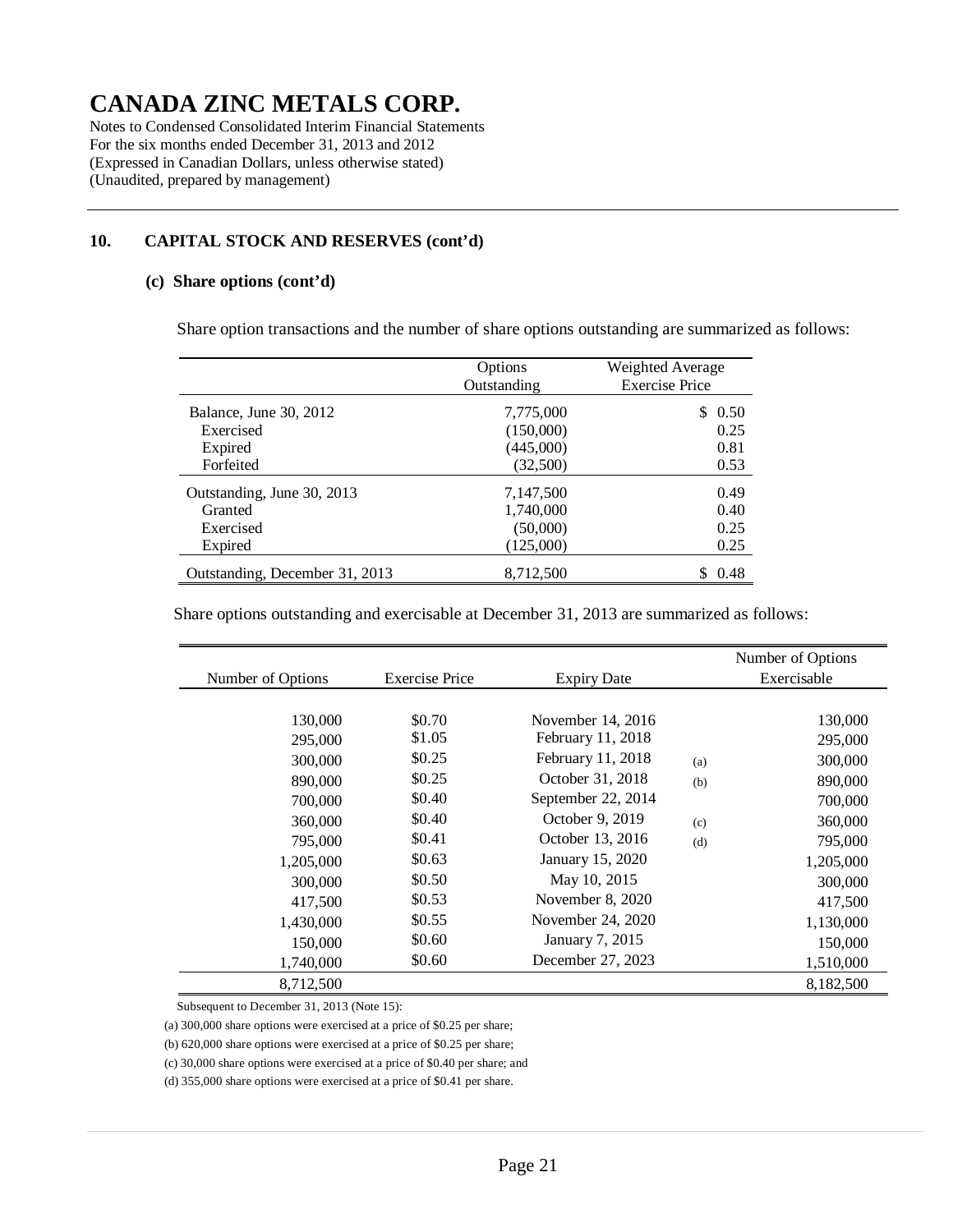Notes to Condensed Consolidated Interim Financial Statements For the six months ended December 31, 2013 and 2012 (Expressed in Canadian Dollars, unless otherwise stated) (Unaudited, prepared by management)

### **10. CAPITAL STOCK AND RESERVES (cont'd)**

#### **(c) Share options (cont'd)**

During the six months ended December 31, 2013, the Company recorded share-based compensation expense of \$551,285 (2012 – \$29,349) for 1,740,000 (2012 – Nil) share options granted to directors, officers, employees and consultants of the Company, of which 1,510,000 options vested immediately.

The fair value of stock options used to calculate compensation expense for options vested during the period has been estimated using the Black-Scholes option pricing model with the following weighted average assumptions:

| Six months ended December 31,          | 2013      | 2012       |
|----------------------------------------|-----------|------------|
| Number of options vested               | 1,527,423 | 57,547     |
| Risk free interest rate                | 2.41%     | 2.88%      |
| Expected dividend yield                | $0\%$     | $0\%$      |
| Stock price volatility                 | 87%       | 106%       |
| Expected life of options               | 10 years  | 9.82 years |
| Weighted average fair value of options | \$0.36    | \$0.51     |
| Forfeiture                             | 0%        | 0%         |

Options granted with vesting terms conditional to achievement of certain exploration milestones are recalculated each period to adjust for the changes in the estimates which are accounted for prospectively, if any.

#### **(d) Warrants**

Share purchase warrants transactions and warrants outstanding are summarized as follows:

|                            | Warrants<br><b>Outstanding</b> | <b>Weighted Average</b><br><b>Exercise Price</b> |
|----------------------------|--------------------------------|--------------------------------------------------|
| Balance, June 30, 2012     | 18,115,612                     | 0.80<br>S                                        |
| Issued (Note $10(b)(v)$ )  | 3,750,000                      | 0.60                                             |
| Expired                    | (18, 115, 612)                 | 0.80                                             |
| Balance, June 30, 2013     | 3,750,000                      | 0.60                                             |
| Issued (Note $10(b)(i)$ )  | 1,250,000                      | 0.40                                             |
| Balance, December 31, 2013 | 5,000,000                      | 0.55                                             |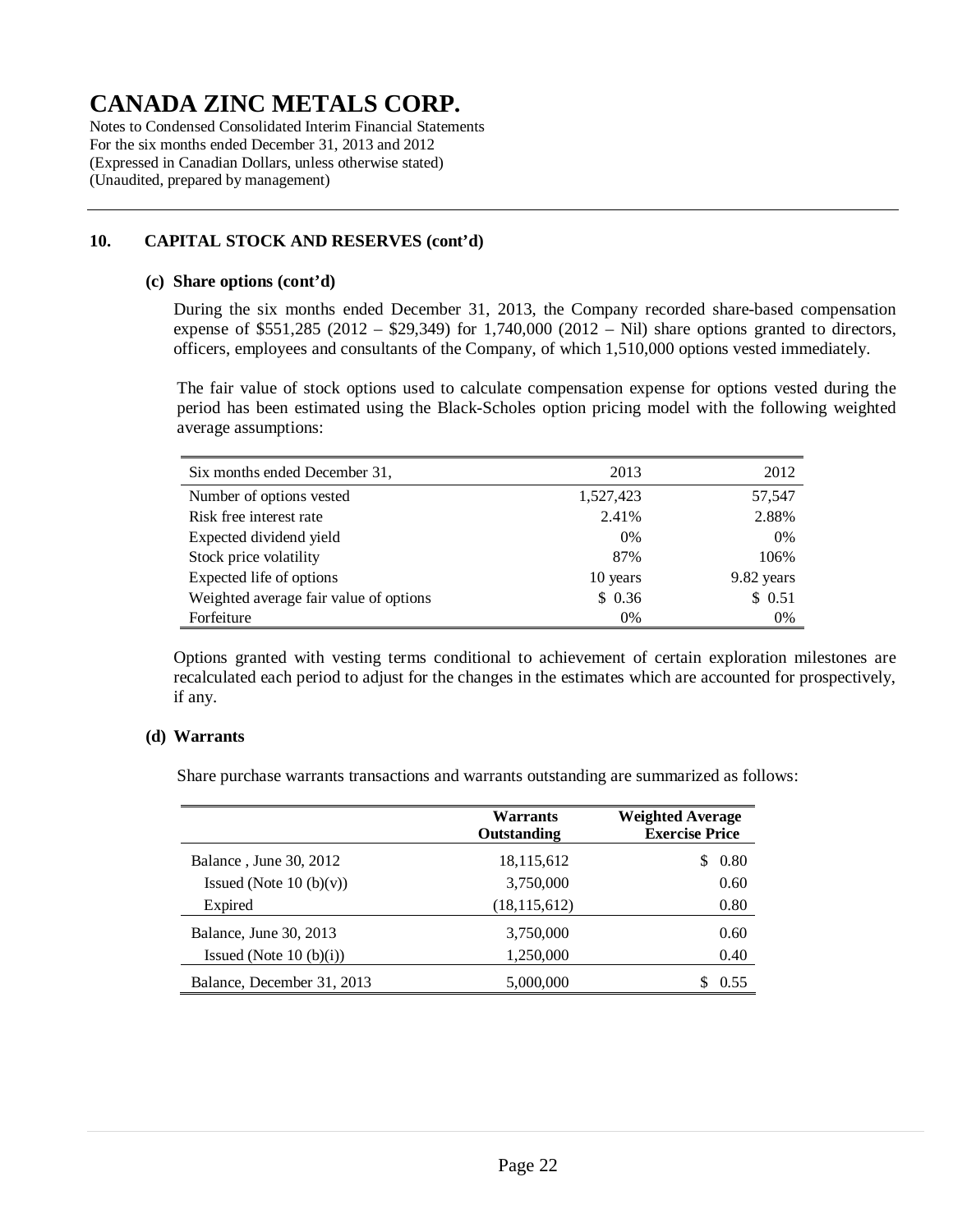Notes to Condensed Consolidated Interim Financial Statements For the six months ended December 31, 2013 and 2012 (Expressed in Canadian Dollars, unless otherwise stated) (Unaudited, prepared by management)

### **10. CAPITAL STOCK AND RESERVES (cont'd)**

#### **(c) Share options (cont'd)**

The following table summarizes the warrants outstanding at December 31, 2013:

| Number of Warrants | Exercise Price | <b>Expiry Date</b>   |
|--------------------|----------------|----------------------|
| 3,750,000          | \$0.60         | May 30, 2014         |
| 1,250,000          | \$0.40         | September $16, 2015$ |
| 5,000,000          |                |                      |

#### **(e) Reserves**

|                                                                  | <b>Note</b> | Options and agent<br>warrants |    | Finance<br>warrants | Interest in<br>optioned<br>properties | Treasury shares |     | Total                    |
|------------------------------------------------------------------|-------------|-------------------------------|----|---------------------|---------------------------------------|-----------------|-----|--------------------------|
| Balance, June 30, 2012<br>Exercise of options                    | 10(b)(ix)   | \$<br>8,773,904<br>(148, 123) | -S | 1,993,026<br>—      | \$<br>$\equiv$                        | \$<br>832,817   | \$. | 11,599,747<br>(148, 123) |
| Treasury shares cancelled                                        | 10(b)(viii) |                               |    |                     |                                       | 463,659         |     | 463,659                  |
| Share-based compensation                                         |             | 15,968                        |    |                     |                                       |                 |     | 15,968                   |
| Balance, June 30, 2013                                           |             | 8,641,749                     |    | 1,993,026           |                                       | 1,296,476       |     | 11,931,251               |
| Exercise of options                                              | 10(b)(ii)   | (8,000)                       |    |                     |                                       |                 |     | (8,000)                  |
| Share-based compensation                                         | 10(c)       | 551,285                       |    |                     |                                       |                 |     | 551,285                  |
| Premium for shares issued pursuant to the<br>Agreement with Teck | 10(b)(i)    |                               |    |                     | 211,250                               |                 |     | 211,250                  |
| Balance, December 31, 2013                                       |             | 9,185,034                     |    | 1,993,026           | 211,250                               | 1,296,476       |     | 12,685,786               |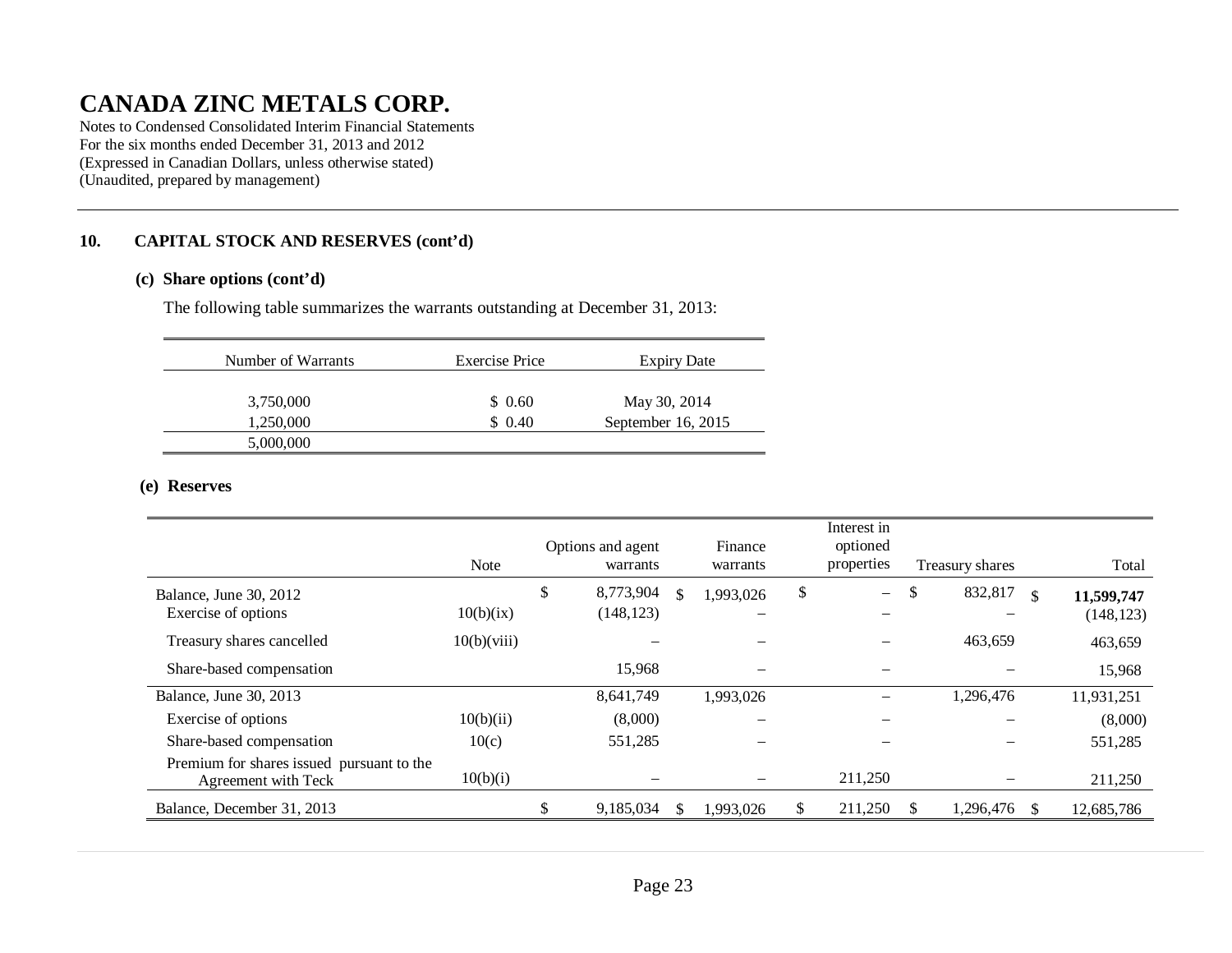Notes to Condensed Consolidated Interim Financial Statements For the six months ended December 31, 2013 and 2012 (Expressed in Canadian Dollars, unless otherwise stated) (Unaudited, prepared by management)

### **11. SUPPLEMENTAL DISCLOSURE WITH RESPECT TO CASH FLOWS**

Significant non-cash transactions for the six months ended December 31, 2013 included:

- $\ddot{Y}$  exploration and evaluation expenditures of \$310,012 (June 30, 2013 \$208,793) in accounts payable;<br> $\ddot{Y}$  exploration and evaluation expenditures of \$Nil (June 30, 2013 \$6.659) in due to related parties:
- $\ddot{Y}$  exploration and evaluation expenditures of \$Nil (June 30, 2013 \$6,659) in due to related parties;<br> $\ddot{Y}$  reduction in exploration and evaluation expenditures of \$211.092 (June 30, 2013 \$270.018) in
- reduction in exploration and evaluation expenditures of  $$211,092$  (June 30, 2013 \$270,018) in METC recoverable;
- $\ddot{Y}$  depreciation of camp equipment and upgrades of \$59,810 included in exploration and evaluation assets;
- $\ddot{Y}$  an allocation of \$211,250 from capital stock to equity reserves on the issuance of common shares to Teck (Note 10(b)(i));
- Ÿ an allocation of \$126,756 from capital stock to flow-through premium liability on the issuance of the flow-through shares (Note 9);
- $\ddot{Y}$  an allocation of \$8,000 from reserves to capital stock upon the exercise of stock options (Note 10(b)(iii)); and
- Ÿ unrealized loss of \$599,196 on marketable securities due to changes in fair values, which was allocated to accumulated other comprehensive loss (Note 4).

Significant non-cash transactions for the six months ended December 31, 2012 included:

- Ÿ exploration and evaluation expenditures of \$174,864 ( June 30, 2012 -\$184,254) in accounts payable;
- Ÿ depreciation of camp equipment and upgrades of \$27,589 included in exploration and evaluation assets;
- $\ddot{Y}$  an allocation of \$148,123 (2011 \$Nil) from reserves to capital stock upon the exercise of stock options;
- Ÿ unrealized loss of \$174,230 on marketable securities due to changes in fair values, which was allocated to accumulated other comprehensive loss.

#### **12. RELATED PARTIES TRANSACTIONS**

The remuneration of directors and other key management personnel during the period ended December 31, 2013 and 2012 were as follows:

| Six months ended December 31,     |    | 2013    | 2012         |
|-----------------------------------|----|---------|--------------|
| Bonuses (ii)                      | \$ | 26,901  | \$<br>63,000 |
| Consulting fees (iii)             |    | 7,500   | 7,500        |
| Directors fees (iv)               |    | 25,000  | 25,000       |
| Geological consulting $(v)$       |    | 70,008  | 70,008       |
| Management and administration (i) |    | 177,000 | 177,000      |
| Share-based payments (vi)         |    | 358,025 | 29,349       |
| Total                             | ъ  | 664.434 | 371.857      |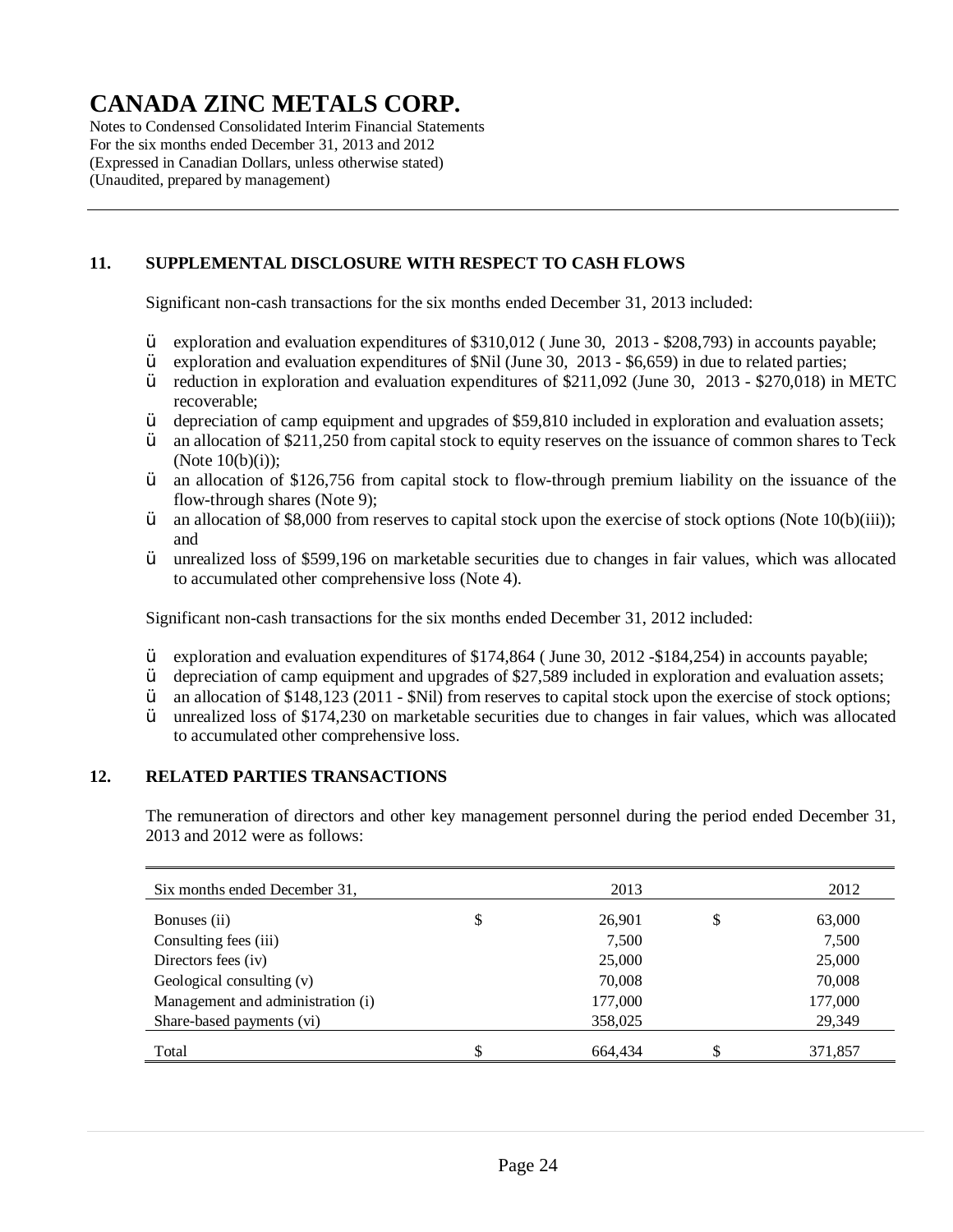Notes to Condensed Consolidated Interim Financial Statements For the six months ended December 31, 2013 and 2012 (Expressed in Canadian Dollars, unless otherwise stated) (Unaudited, prepared by management)

### **12. RELATED PARTIES TRANSACTIONS (cont'd)**

(i) On May 1, 2007, the Company entered into a management and administrative agreement with Varshney Capital Corp. ("VCC"), a company with two common directors, whereby the Company agreed to pay management and administrative fees of \$12,500 and \$5,000 per month, respectively. Effective July 1, 2011, the agreement was amended to increase the monthly management fee to \$24,500.

During the six months ended December 31, 2013, the Company paid or accrued \$147,000 (2012 –  $$147,000$ ) for management fees and  $$30,000 (2012 - $30,000)$  for administrative fees to VCC;

- (ii) the Company paid bonuses of \$26,901 (2012 \$63,000) to companies controlled by directors and officers of the Company;
- (iii) the Company paid or accrued \$7,500 (2012 \$7,500) for consulting fees to a company controlled by a director;
- (iv) the Company paid or accrued \$25,000 (2012 \$25,000) in directors' fees to five directors of the Company;
- (v) the Company paid or accrued exploration and evaluation costs of \$63,357 (2012 \$70,008) and \$6,651 (2012 - \$Nil) for consulting fees to a company owned by an officer of the Company; and
- (vi) Share-based payments are the fair value of options that have been granted to directors and executive officers and the related compensation expense recognized over the vesting periods.

As at December 31, 2013, \$17,163 (June 30, 2013 - \$18,310) was due to a director of the Company and a related company for reimbursement of business expenses and accrued bonus, respectively. The amounts were paid subsequent to December 31, 2013.

#### **13. CAPITAL MANAGEMENT**

The Company manages its capital structure and makes adjustments based on the funds available in order to support continued operation and future business opportunities. The Board of Directors does not establish quantitative return on capital criteria for management, but rather relies on the expertise of the Company's management to sustain future development of the business. The Company considers its capital to be equity.

The Company's operations are currently not generating positive cash flow; as such, the Company is dependent on external financing to fund its activities. In order to carry out potential expansion and to continue operations, and pay for administrative costs, the Company will spend its existing working capital, and raise additional amounts as needed. Companies in this stage typically rely upon equity and debt financing or joint venture partnerships to fund their operations. The current financial markets are very difficult and there is no certainty with respect to the Company's ability to raise capital. However, the Company feels that it has sufficient working capital to continue with planned activities.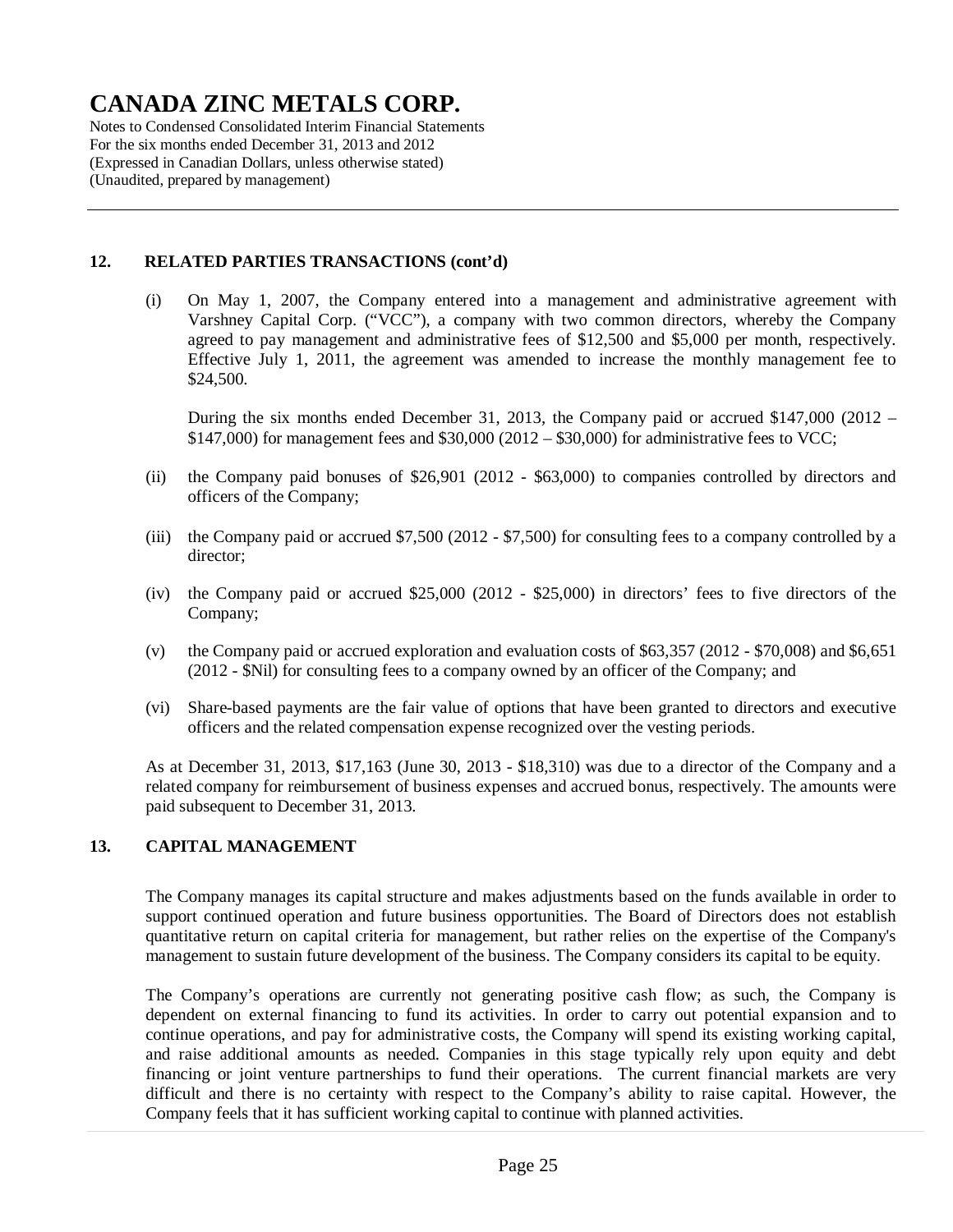Notes to Condensed Consolidated Interim Financial Statements For the six months ended December 31, 2013 and 2012 (Expressed in Canadian Dollars, unless otherwise stated) (Unaudited, prepared by management)

### **13. CAPITAL MANAGEMENT (cont'd)**

Management reviews its capital management approach on an ongoing basis and believes that this approach, given the relative size of the Company, is reasonable.

There were no changes in the Company's approach to capital management during the six months ended December 31, 2013. The Company is not subject to externally imposed capital requirements.

### **14. FINANCIAL INSTRUMENTS AND RISK MANAGEMENT**

#### *Financial instruments*

The Company has classified each financial instrument into one of the following categories: (1) financial assets or liabilities at fair value through profit or loss ("FVTPL"), (2) loans and receivables, (3) financial assets available-for-sale, (4) financial assets held-to-maturity, and (5) other financial liabilities. Subsequent measurement of financial instruments is based on their classification. All financial instruments are initially recognized at fair value on the statement of financial position.

The Company uses the following hierarchy for determining and disclosing the fair value of the financial instruments by valuation technique:

- i) Level 1 Applies to assets or liabilities for which there are quoted prices in active markets for identical assets or liabilities.
- ii) Level 2 Applies to assets or liabilities for which there are inputs other than quoted prices included in Level 1 that are observable for the asset or liability, either directly such as quoted prices for similar assets or liabilities in active markets or indirectly such as quoted prices for identical assets or liabilities in markets with insufficient volume or infrequent transactions.
- iii) Level 3 Applies to assets or liabilities for which there are unobservable market data.

Cash and cash equivalents, and marketable securities have been measured at fair value using Level 1 inputs.

The Company has classified its cash and cash equivalents as at FVTPL. Marketable securities are classified as available-for-sale. Receivables (excluding GST and HST receivable), and METC recoverable are classified as loans and receivables and trade payables and accrued liabilities, and due to related parties are classified as other financial liabilities, all of which are measured at amortized cost.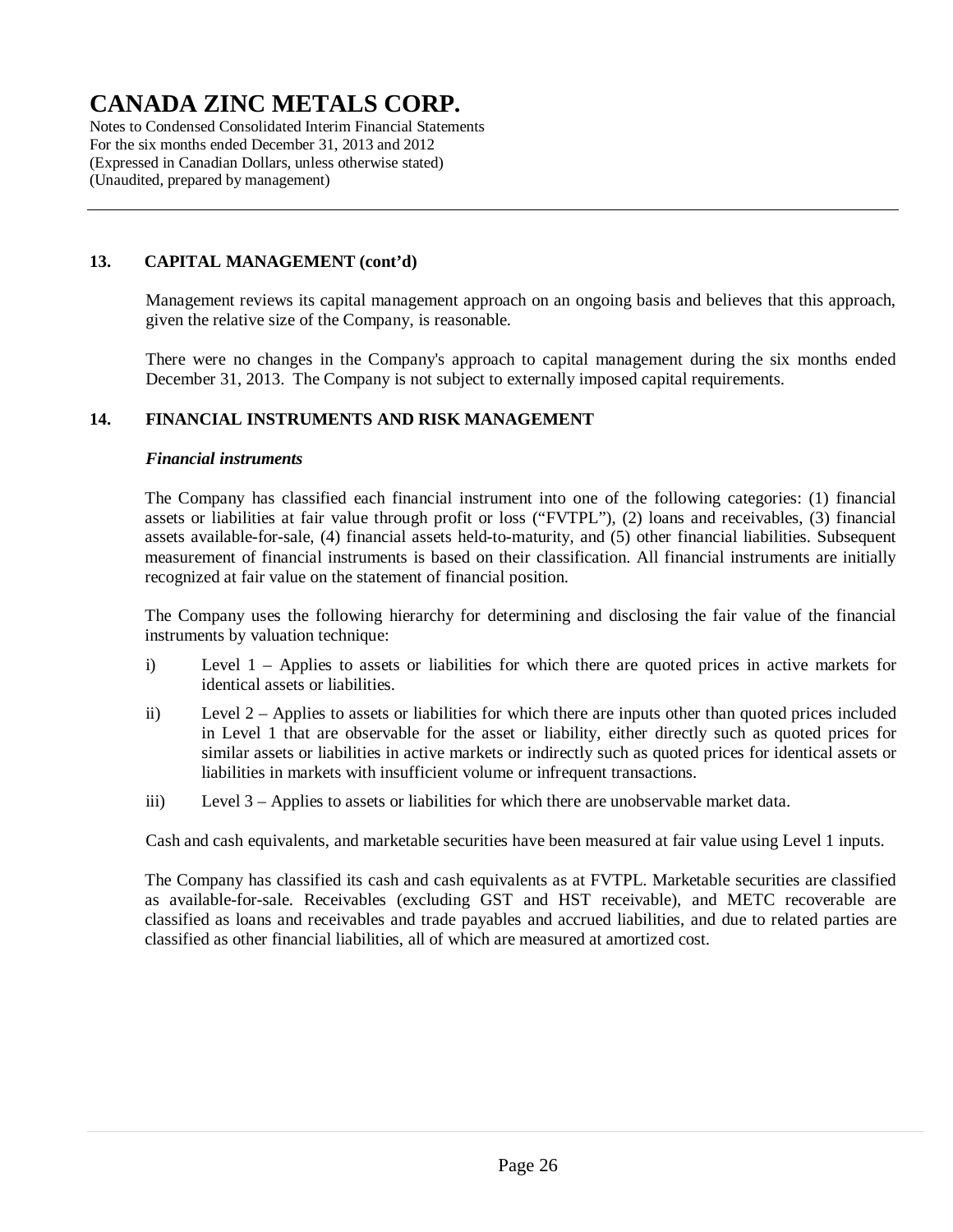Notes to Condensed Consolidated Interim Financial Statements For the six months ended December 31, 2013 and 2012 (Expressed in Canadian Dollars, unless otherwise stated) (Unaudited, prepared by management)

### **14. FINANCIAL INSTRUMENTS AND RISK MANAGEMENT (cont'd)**

The Company's financial instruments at December, 2013 are as follows:

|                                        | Loans &<br>receivables |         | Available for<br>sale |         |    | Fair Value through<br>Profit or Loss | Other financial<br>liabilities |         |  |
|----------------------------------------|------------------------|---------|-----------------------|---------|----|--------------------------------------|--------------------------------|---------|--|
| <b>Financial assets</b>                |                        |         |                       |         |    |                                      |                                |         |  |
| Cash and cash equivalents              | \$                     | $ \,$   | -S                    |         | S  | 10,835,741                           | \$                             |         |  |
| Receivables                            |                        | 2,610   |                       |         |    |                                      |                                |         |  |
| Marketable securities                  |                        |         |                       | 543,449 |    |                                      |                                |         |  |
| METC recoverable                       |                        | 740,349 |                       |         |    |                                      |                                |         |  |
| <b>Financial liabilities</b>           |                        |         |                       |         |    |                                      |                                |         |  |
| Trade payables and accrued liabilities |                        |         |                       |         |    |                                      |                                | 478,958 |  |
| Due to related parties                 |                        |         |                       |         |    |                                      |                                | 17,163  |  |
|                                        | \$                     | 742,959 |                       | 543,449 | \$ | 10,835,741                           |                                | 496,121 |  |

Unless otherwise disclosed their carrying values approximate their fair values due to the short term nature of these instruments.

Fair value estimates of financial instruments are made at a specific point in time, based on relevant information about financial markets and specific financial instruments. As these estimates are subjective in nature, involving uncertainties and matters of significant judgment, they cannot be determined with precision. Changes in assumptions can significantly affect estimated fair values.

Cash and cash equivalents, and marketable securities are carried at fair value using a level 1 fair value measurement. The carrying value of receivables, METC recoverable, trade payables and accrued liabilities and due to related parties approximate their fair value because of the short-term nature of these instruments.

#### *Credit Risk*

Credit risk is the risk that one party to a financial instrument will fail to discharge an obligation and cause the other party to incur a financial loss. The Company's primary exposure to credit risk is on its bank deposits of \$10,835,741. As all bank accounts are held with a major bank in Canada, there is a concentration of credit risk with one bank in Canada. This risk is managed by using a major bank that is a high credit quality financial institution as determined by rating agencies.

The Company's secondary exposure to credit risk is on its receivables. This risk is minimal as receivables consist primarily of refundable government sales taxes, exploration tax credits and interest accrued on GIC investments.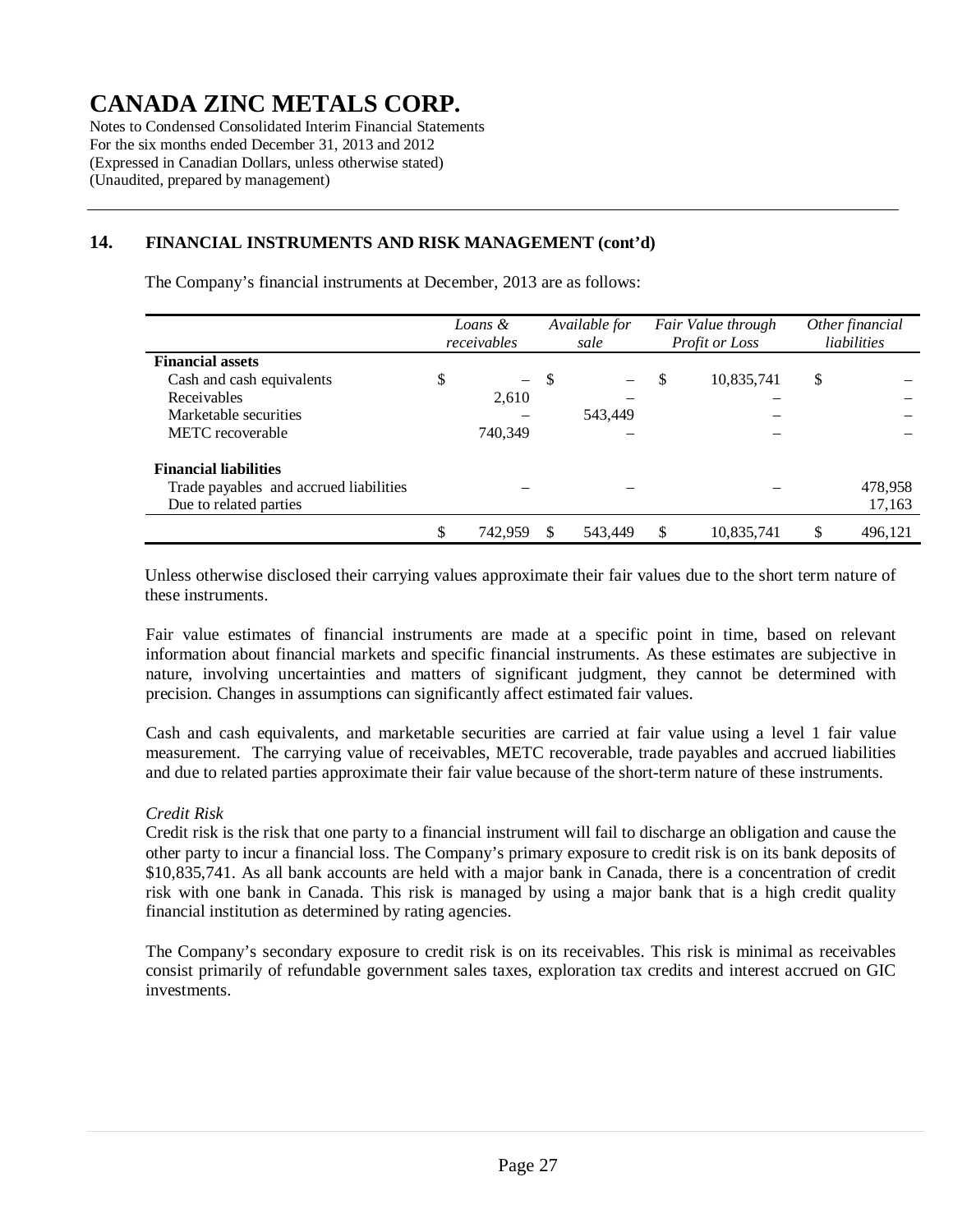Notes to Condensed Consolidated Interim Financial Statements For the six months ended December 31, 2013 and 2012 (Expressed in Canadian Dollars, unless otherwise stated) (Unaudited, prepared by management)

### **14. FINANCIAL INSTRUMENTS AND RISK MANAGEMENT (cont'd)**

#### *Liquidity Risk*

Liquidity risk arises through the excess of financial obligations over available financial assets due at any point in time. The Company's objective in managing liquidity risk is to maintain sufficient readily available reserves in order to meet its liquidity requirements at any point in time. The Company achieves this by maintaining sufficient cash and cash equivalents. As at December 31, 2013, the Company was holding cash deposits of \$10,835,741 to settle current cash liabilities of \$496,121. Management believes it has sufficient funds to meet its current obligations as they become due and to fund its exploration projects and administrative costs.

#### *Market risk*

Market risk is the risk of loss that may arise from changes in market factors such as interest rates, foreign exchange rates, and commodity and equity prices. These fluctuations may be significant and the Company, as all other companies in its industry, has exposure to these risks.

#### *a. Interest Rate Risk*

The Company is exposed to interest rate risk as its bank treasury account earns interest income at variable rate of prime less 1.5%.

#### *b. Currency Risk*

The Company operates in Canada and is therefore not exposed to significant foreign exchange risk arising from transactions denominated in a foreign currency.

#### *c. Price risk*

The Company is exposed to price risk with respect to commodity and equity prices. Equity price risk is defined as the potential adverse impact on the Company's earnings due to movements in individual equity prices or general movements in the level of the stock market. Commodity price risk is defined as the potential adverse impact on earnings and economic value due to commodity price movements and volatilities. The Company closely monitors certain commodity prices, individual equity movements, and the stock market to determine the appropriate course of action to be taken by the Company.

The Company also maintains investments in certain marketable securities. There can be no assurance that the Company can exit these positions if required, resulting in proceeds approximating the carrying value of these securities.